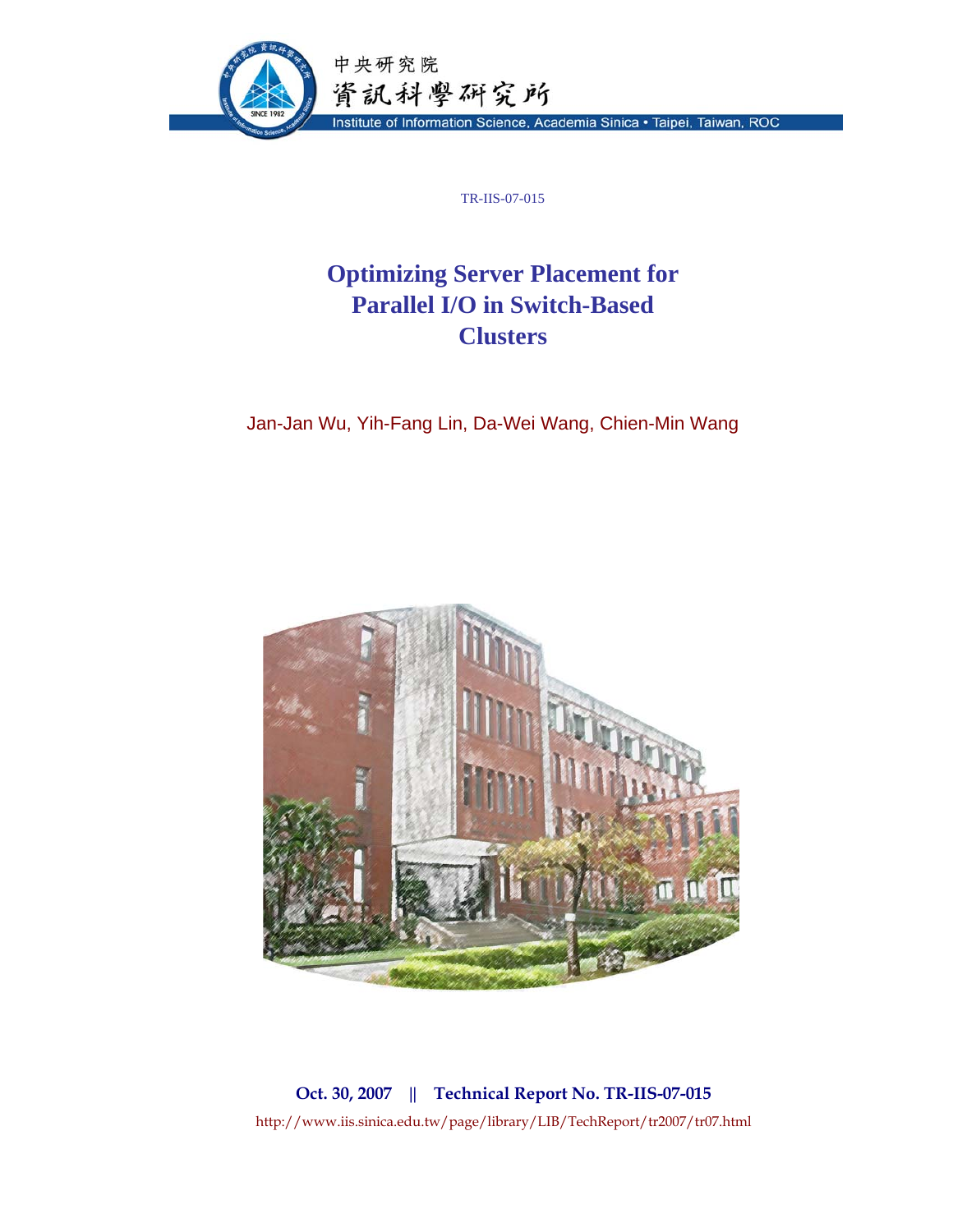# Optimizing Server Placement for Parallel I/O in Switch-Based **Clusters**

Jan-Jan Wu<sup>1</sup> Yih-Fang Lin<sup>1,2</sup> Da-Wei Wang<sup>1</sup> Chien-Min Wang<sup>1</sup>

<sup>1</sup> Institute of Information Science Academia Sinica Taipei 115, Taiwan, R.O.C.

Phone: +886-2-2788 3799

Fax: +886-2-2782 4814

E-mails: {wuj,wdw, cmwang@iis.sinica.edu.tw}we

 $2$  Dept. Computer Science & Information Engineering National Taiwan University Taipei, Taiwan, R.O.C. ice@iis.sinica.edu.tw

### **Abstract**

In this paper, we consider how to optimize  $I/O$  server placement in order to improve parallel I/O performance in switch-based clusters. The significant advances in cluster networks in recent years have made it practical to connect tens of thousands of hosts via networks that have enormous and scalable total capacity, and in which communications between a host and any other host incur the same cost. The same cost property frees users from consideration of network contention and allows them to concentrate on load-balancing issues. We formulate the server placement problem on a cluster that has the same cost property as a weighted bipartite matching with the goal of balancing the workload on the I/O nodes. To find an optimal solution to this problem, we propose an  $O(n^{\frac{3}{2}}m(\log n + \log m))$  algorithm, called *Load Balance Matching* (LBM), where *n* is the number of compute nodes and  $m$  is the number of I/O servers.

We also investigate server placement for general clusters in which multiple same-cost subclusters are interconnected to form a large cluster. This class of clusters typically adopt irregular topologies that allow the construction of scalable systems with an incremental expansion capability. Also, due to the limited bandwidth on network links between subclusters, network link contention is a major concern when distributing servers over the entire network. We show that finding an optimal placement strategy for general clusters with the goal of minimizing link contention is computationally intractable. To resolve this problem, we propose a hierarchical strategy that places servers in two steps. First, to minimize link contention, we decide which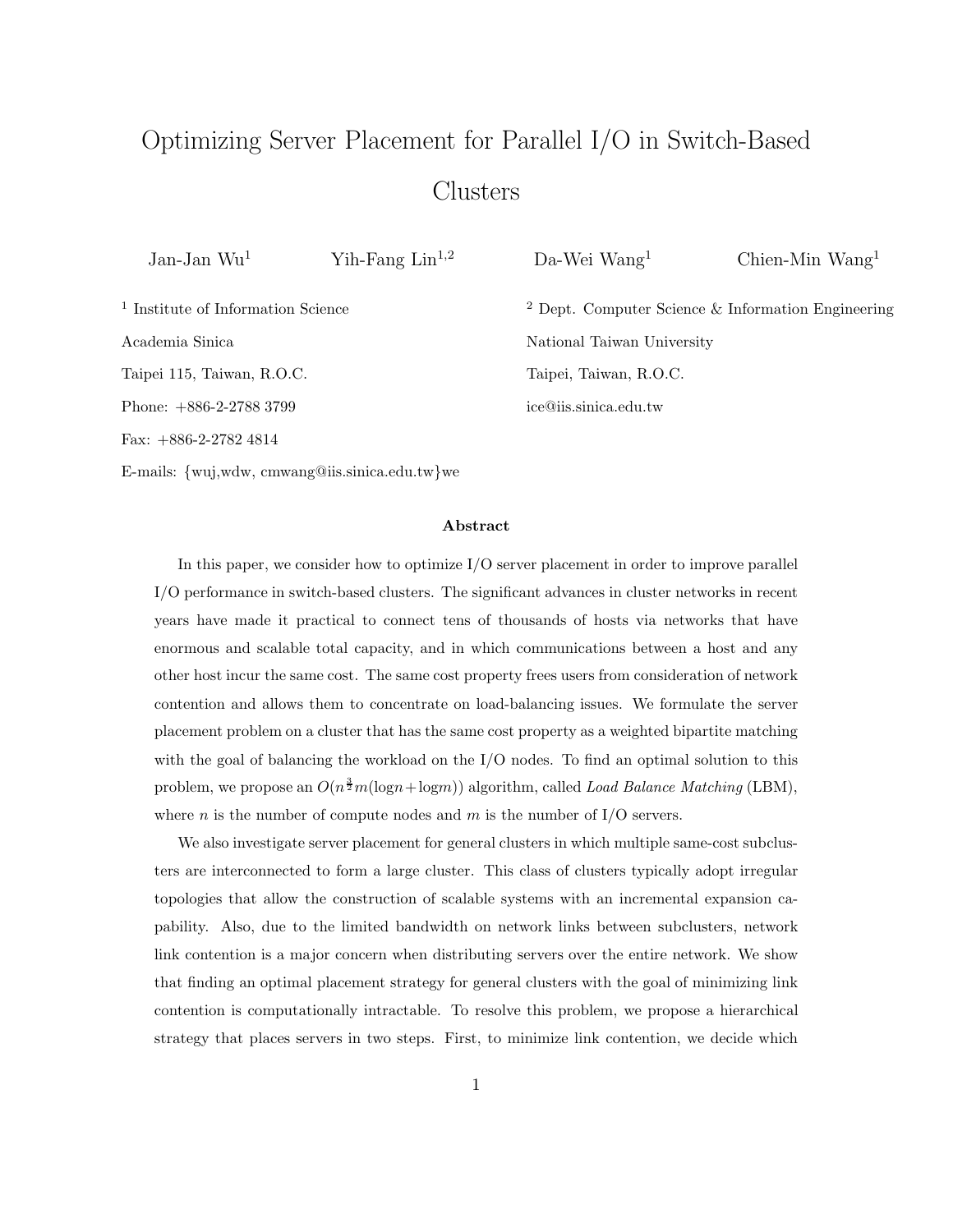subcluster each server should be assigned to. We propose a recursive tree-based heuristic algorithm, called *Load Balance Traversing* (LBT), which approximates an optimal solution to this problem. In the second step, the LBM algorithm decides the location of each server within a subcluster.

Our simulation results demonstrate that LBT achieves a significant improvement in parallel I/O performance over four other algorithms (randomized, even distribution, Shortest-Path, and Request-Volume).

Keywords: parallel I/O, I/O server placement, load balancing, switch-based cluster, irregular network, load-balancing matching algorithm, load-balancing tree-traversing algorithm.

# **1 Introduction**

While the speed, memory size, and disk capacity of parallel computers continue to grow rapidly, the rate at which disk drives can read and write data is improving much more slowly. As a result, the performance of carefully tuned parallel programs can slow down dramatically when they read or write files. Parallel I/O technologies help increase parallelism in I/O by creating multiple data paths between the memory and the disks. In other words, the technologies increase parallelism in reading and writing a data file by striping it across multiple disks. PIOUS [21], VIP-FS [15], Galley [22], PPFS [16], and VIPIOS [5], to name but a few, are popular systems that provide parallel I/O for commercial parallel machines.

The significant advances in cluster networks in recent years have made it practical to connect tens of thousands of hosts via networks that have enormous and scalable total capacity, and in which communications between a host and any other host incur the same cost. This same-cost property is desirable because it allows computing processes to be assigned to hosts according to cluster-management or load-balancing considerations, without having to map the communication patterns of the computation to the network topology. For example, Clos networks provide multiple routes between hosts, and all the shortest routes are deadlock-free. Furthermore, since a host interface can send successive packets to another host over multiple routes, the traffic is dispersed in such a way that statistically avoids hot spots. In other words, communication in the network is contention-free. The concept of Clos networks has been used to build Myrinet-based clusters [1].

The same-cost concept has also been exploited in non-blocking networks [3, 27]. In fact, many clusters listed in the Top 500 Clusters (http://www.top500.org/) are based on the concept of non-blocking networks. For example, the processors of the Earth Simulator developed by NEC are connected by a 640 by 640 crossbar switch. The processors of the ASCI Q cluster located at Los Alamos National Laboratory, as well as those of Virginia Tech's X Telescale cluster, are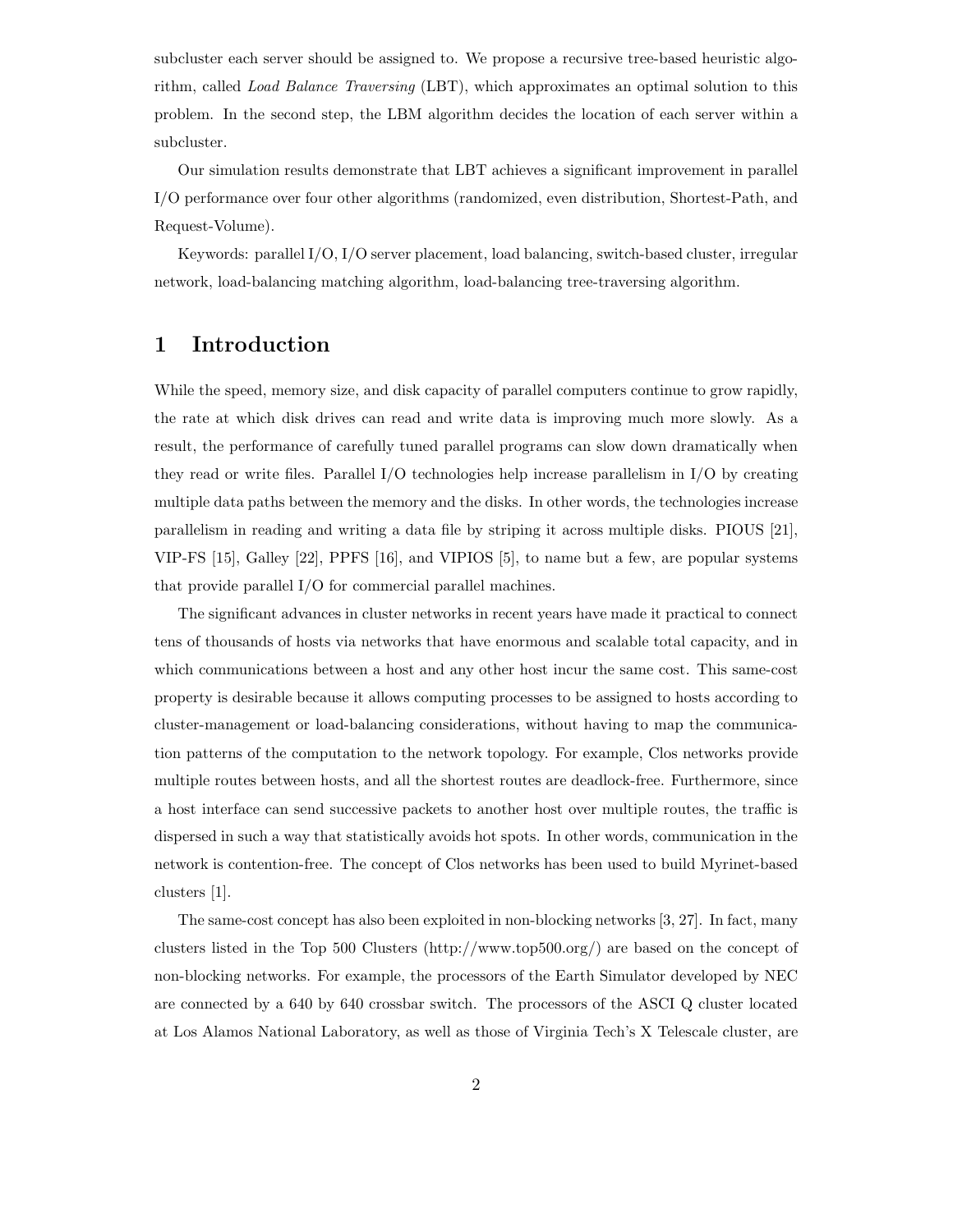connected by high-speed switches interconnected in fat-tree configurations, while the Tungsten cluster developed by NCSA uses Myrinet switches that are interconnected in a Clos network configuration.

In the first part of the paper, we consider server placement in cluster networks that have the same-cost property, which enables concurrent transfer of messages from the sending node to any of the receiving nodes. As a result, multiple I/O servers can transfer data to their clients concurrently, and vice versa. The overall time for a parallel I/O operation is determined by the server that finishes its remote data transfer last. Therefore, the load balance of the I/O servers is the key optimization criterion. Based on this idea, we formulate the server placement problem as a weighed bipartite matching, with the goal of minimizing the maximum weight of the edges in the matching set, which is equivalent to balancing the workload on the I/O servers. We propose a fast algorithm, called *Load Balance Matching* (**LBM**), which finds an optimal solution to this problem. Instead of employing standard weighted bipartite matching, **LBM** intelligently combines binary search and cardinality bipartite matching to substantially reduce the execution time required to find an optimal solution. **LBM** takes  $O(n^{\frac{3}{2}}m(\log n + \log m))$ time, where *n* is the number of compute nodes and *m* is the number of I/O servers.

Despite the attractiveness of the same-cost property, same-cost clusters require an excessive number of switches to provide multiple paths; therefore, building large-scale same-cost clusters is an expensive operation. A more cost-effective alternative is to connect multiple smaller same-cost clusters with commodity networks. We call this class of clusters *general networked clusters*. Such clusters typically adopt irregular topologies to allow the construction of scalable systems with an incremental expansion capability. However, because of limited bandwidth on network links, link contention between subclusters is one of the dominant factors that affect the performance of parallel I/O in general networked clusters.

In the second part of the paper, we investigate server placement in general networked clusters, and show that finding an optimal placement strategy that minimizes link contention is computationally intractable. To resolve the problem, we adopt a load balancing strategy that places servers in two steps. First, to minimize link contention between subclusters, the algorithm decides which subcluster each server should be assigned to. We propose a tree-based heuristic algorithm, called *Load Balance Traversing* (**LBT**), which assigns I/O servers to the subclusters. LBT balances the workload on the links by recursively traversing the routing tree of the network. In the second step, the location of each server within its assigned subcluster is determined by the LBM (*Load Balance Matching*) algorithm.

The results of extensive simulations conducted to evaluate the above algorithms demonstrate that our load balancing strategy outperforms four other algorithms (Random selection, Even distribution, Shortest distance, and Request volume) in most cases, with an improvement ratio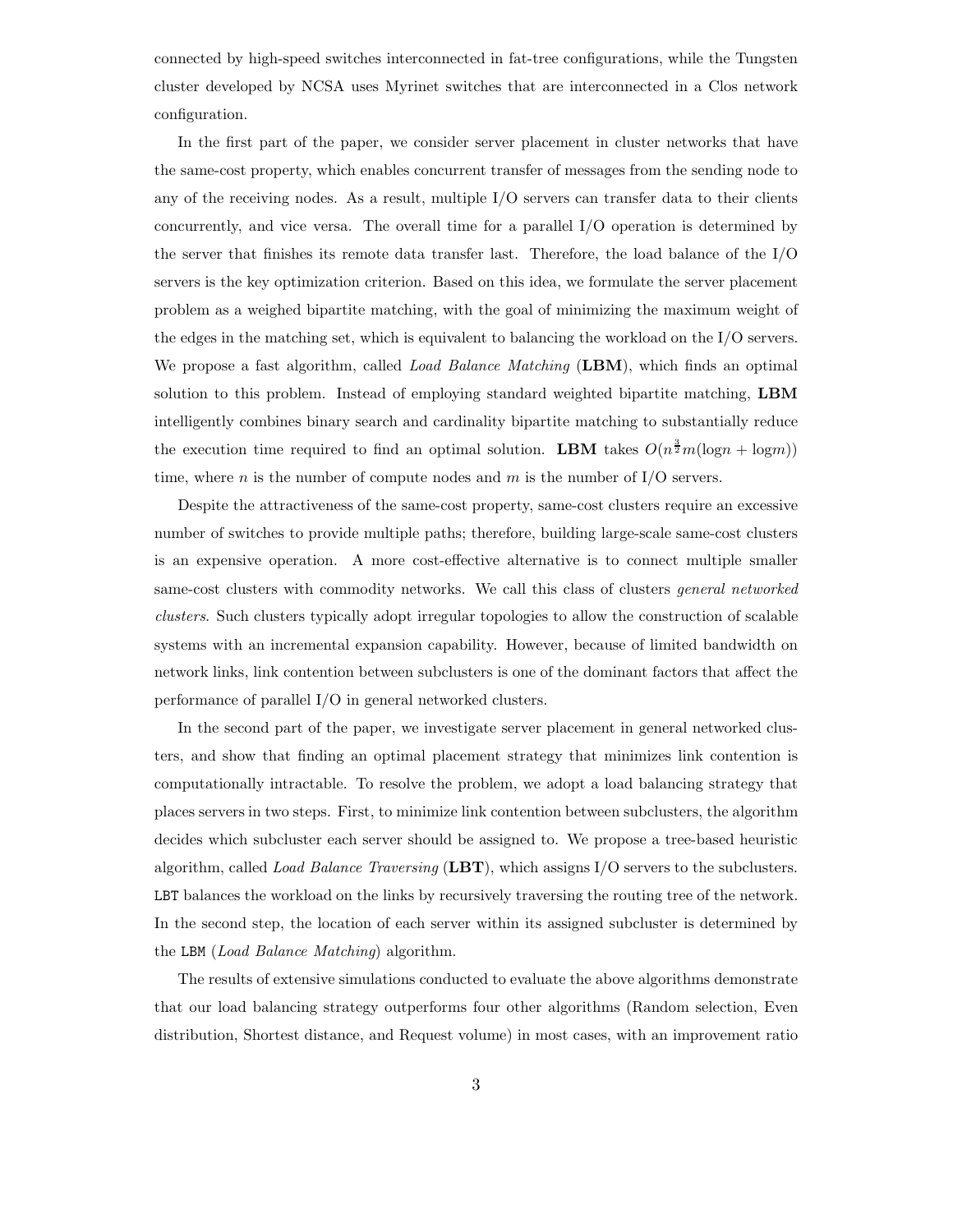of 10% to 60% in terms of parallel I/O throughput.

The remainder of the paper is organized as follows: In Section 2, we define the problem of server placement in same-cost clusters and present our *Load Balance Matching* algorithm. In Section 3, we describe our model of general networked clusters with irregular topologies, define the problem of server placement in such clusters, and present the *Load Balance Traversing* algorithm. Section 4 details our experiment results. Section 5 contains an overview of related works. Then, in Section 6 we present some concluding remarks.

# **2 Server Placement in Same-Cost Clusters**

In this section, we consider server placement in clusters that have the same-cost property. The property enables concurrent transfer of messages from a sending node to any receiving nodes. In other words, multiple I/O servers can transfer data to their clients concurrently, and vice versa. The overall execution time of a parallel I/O operation is determined by the server that finishes its remote data transfer last. Therefore, the load balance of the  $I/O$  servers is the key optimization criterion.

## **2.1 System Model**

A cluster typically consists of a number of general-purpose nodes, each of which has local disks and I/O support. The pool of local disks provides a massive space for storing and managing large data sets. Furthermore, to make full use of the computing power provided by the compute nodes, we adopt the concept of *part-time* I/O [8], which means there are no dedicated I/O nodes. Instead, a subset of compute nodes become I/O nodes during an input/output operation and return to computation afterwards. The notion of part-time I/O allows dynamic configuration of I/O systems according to the I/O traffic patterns of individual application programs.

We assume that an application program contains only one dominant phase (i.e., one phase that dominates the execution time of the entire program), and that the optimal data distribution strategy for the dominant phase is known (either by compiler or runtime analysis). For applications with several phases, each of which may prefer a different data distribution strategy, fast data shuffling between phases may need to be considered; however, this issue is beyond the scope of this paper.

Moreover, since the assignment strategy decides the optimal location for data storage, data must be migrated to that location if it is stored elsewhere in the system. Based on the application programs we have studied, we assume that the dominant phase must be executed iteratively many times; thus, the cost of migrating data to the optimal location can be amortized.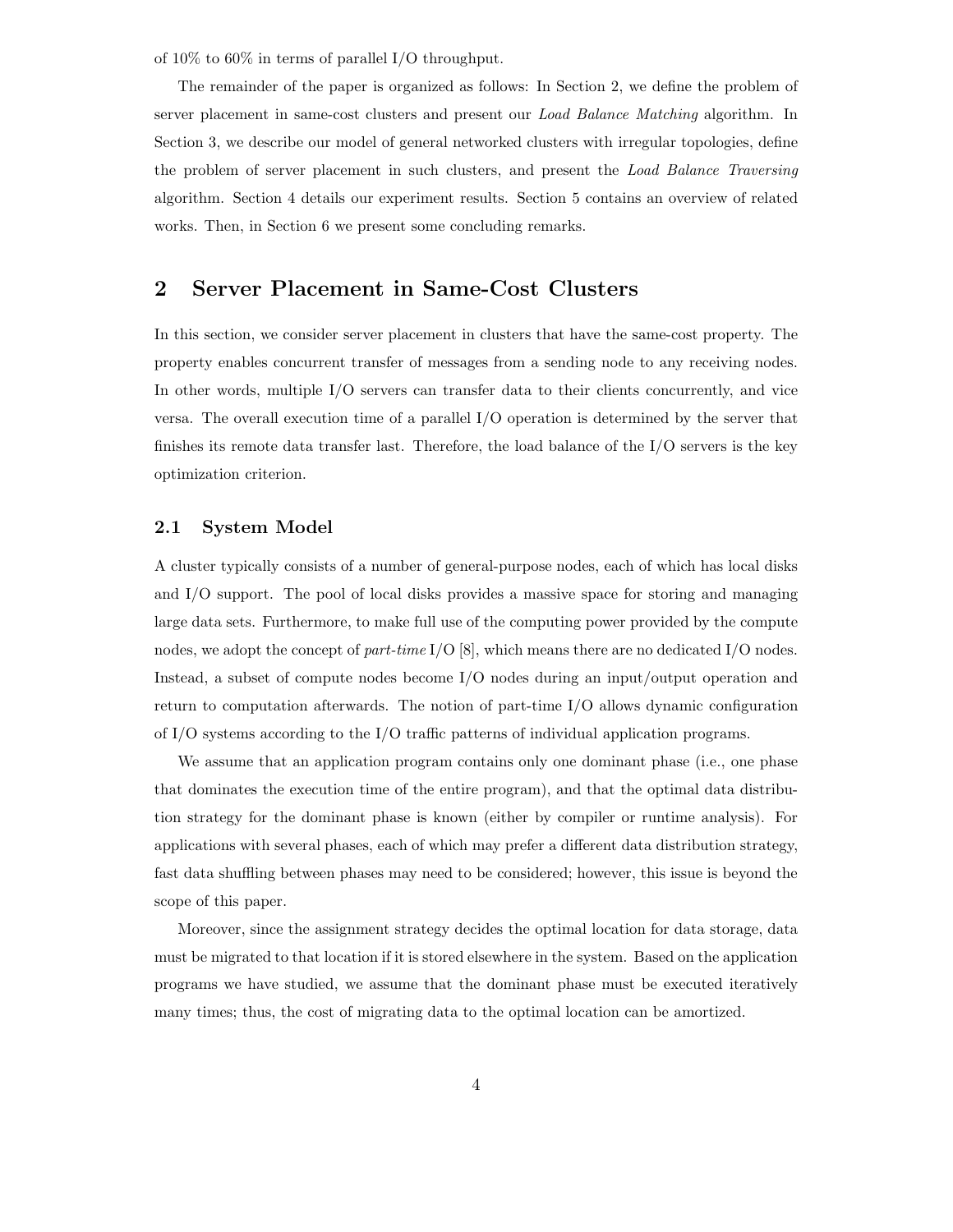

Figure 1: An example of data transfer between I/O nodes and compute nodes.

First, we use an example to illustrate why load balancing on I/O servers is the key optimization criterion for server placement within a same-cost cluster. For a read request, the I/O nodes read the data from disks and send it over the network to the compute nodes. Meanwhile, for a write request, the compute nodes send the data over the network to the I/O nodes, which then write it on the disks. We use the term "*remote data transfer*" to refer to moving data between compute nodes and I/O nodes.

Figure 1 shows a 2D array of  $6 \times 6$  elements. The array is distributed in a 2D-block fashion across the memories of four compute nodes configured as a  $2 \times 2$  grid. The two I/O nodes are configured as a linear array, and the data array is stored across the I/O nodes in a row-wise block distribution. I/O node *I*<sup>1</sup> reads 18 data elements from its disk, and then sends 9 of them to compute nodes *P*<sup>1</sup> and *P*<sup>2</sup> respectively. Similarly *I*<sup>2</sup> reads 18 data elements and sends 9 of them to  $P_3$  and  $P_4$  respectively. These remote data transfers are represented by an  $m$  by  $n$ matrix called an  $I/O$  matrix [25], in which the rows correspond to  $I/O$  nodes and the columns to compute nodes. Each entry  $w_{i,j}$  represents the number of data elements to be transferred between I/O node  $I_i$  and compute node  $P_j$ . For example, the I/O matrix for remote data transfers depicted in Figure 1 is

$$
W = \left( \begin{array}{rrr} 9 & 9 & 0 & 0 \\ 0 & 0 & 9 & 9 \end{array} \right).
$$

The pattern of remote data transfers in Figure 1 is called "regular" because uniform data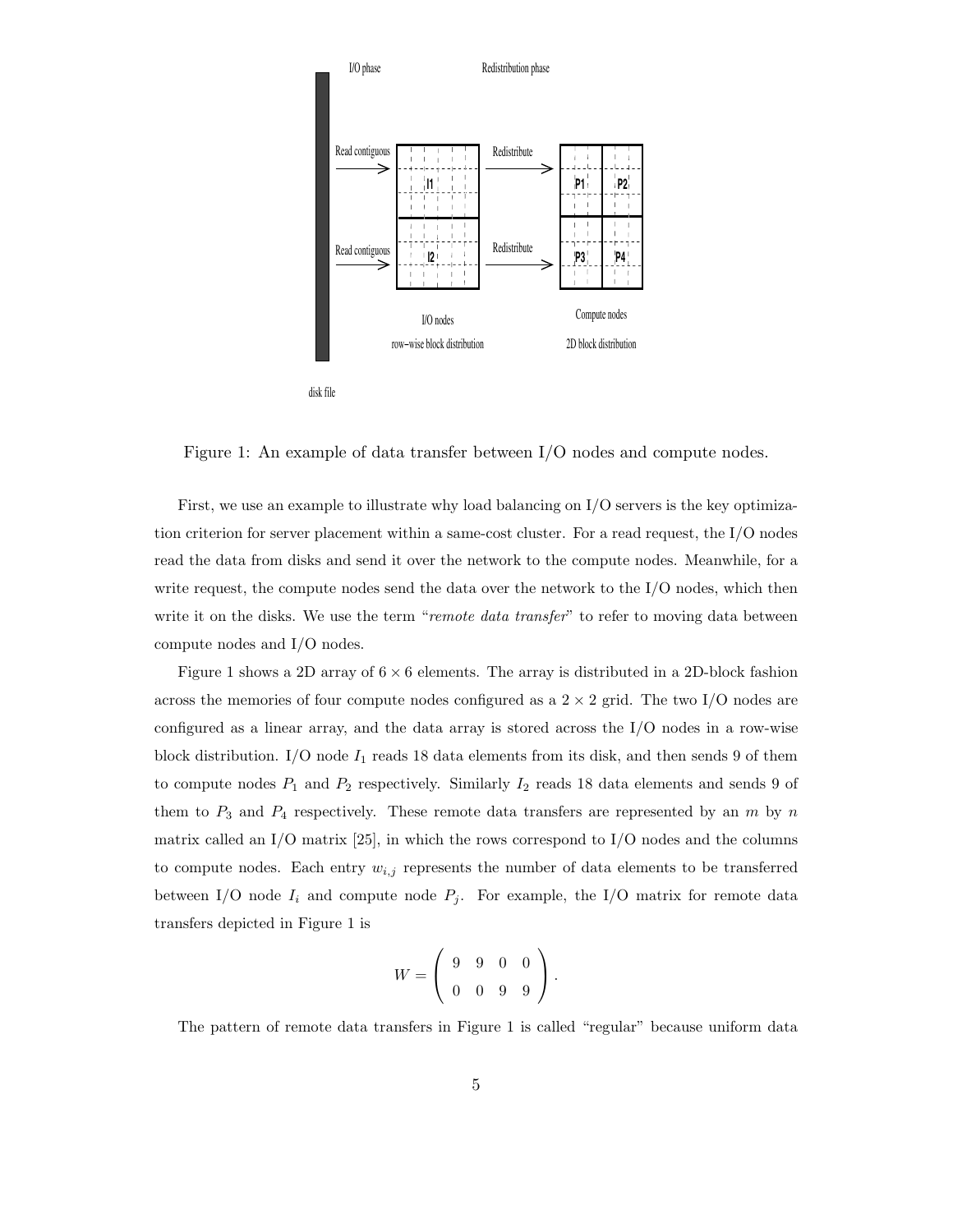distributions are used for both the disks and the compute nodes. However, many applications are characterized by non-uniform data references or an uneven computational load of data elements. To balance the load on compute nodes and reduce inter-processor communication, an "irregular" data distribution on the compute nodes may be more suitable for this type of application. Figure 2 shows the same array with a non-uniform distribution over the four compute nodes, which results in an irregular pattern of data transfers, as shown in the following I/O matrix:

$$
\left(\begin{array}{rrr} 7 & 11 & 0 & 0 \\ 3 & 7 & 4 & 4 \end{array}\right).
$$



Figure 2: Irregular Data Transfer Between I/O Nodes and Compute Nodes. (a) Data distribution: regular row-wise blocks on disks, irregular blocks on compute nodes. (b) Data transfer patterns: the shaded areas with the same pattern represent the source, the destination, and the data elements transferred between them.

The problem involves choosing one entry in each row under the constraint that no two selected entries lie in the same column or the same row. If the second entry is chosen for the first row (that is, compute node  $P_2$  is selected to be the part-time I/O node  $I_1$ , denoted by  $I_1 \leftarrow P_2$ , then the remote data transferred between  $P_2$  and  $I_1$  will be accessed via a local disk in  $P_2$ . Therefore, the amount of remote data transferred on  $I_1$  is reduced to 7 elements.

Minimizing the total number of data transfers results in the assignment  $(I_1 \leftarrow P_2, I_2 \leftarrow P_3)$ . Clearly, this assignment generates an imbalanced data transfer workload on the I/O nodes (7 elements on  $I_1$  and 14 elements on  $I_2$ ) and will therefore perform inefficiently in switch-based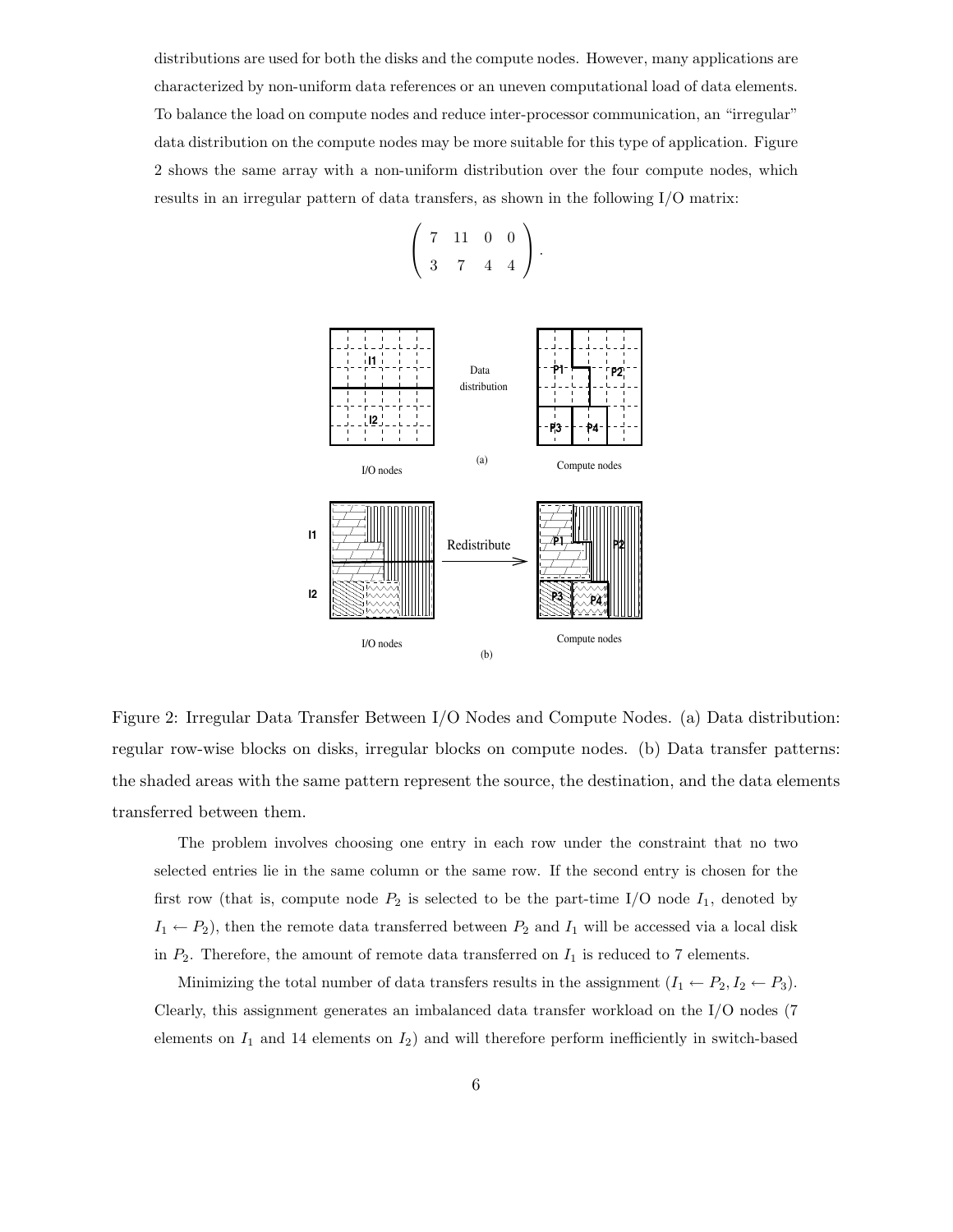systems. In contrast, if we choose the assignment  $(I_1 \leftarrow P_1, I_2 \leftarrow P_2)$ , the workload will be balanced (11 elements on each I/O node).

## **2.2 Problem Definition**

Let *W* be an I/O-matrix, as shown below. The *m* rows correspond to I/O nodes and the *n* columns correspond to compute nodes. A non-zero entry  $w_{i,j}$  represents the data transfer time between I/O node  $I_i$  and compute node  $P_j$ . For simplicity, we use the number of data elements in a data transfer to represent the cost of the transfer. This assumption is reasonable for parallel I/O because (1) the same-cost property of cluster networks avoids the possibility of delays due to network contention; and (2) since messages in remote data transfers in parallel I/O are usually large, the start-up overhead is negligible; therefore, the number of data elements is the dominant factor in the data transfer time.

$$
W = \left(\begin{array}{cccc} w_{1,1} & w_{1,2} & \dots & \dots & w_{1,n} \\ w_{2,1} & w_{2,2} & \dots & \dots & w_{2,n} \\ \dots & \dots & \dots & \dots & \dots \\ \dots & \dots & \dots & \dots & \dots \\ w_{m,1} & w_{m,2} & \dots & \dots & w_{m,n} \end{array}\right)
$$

If the *k*th entry in the *i*th row is chosen (that is, compute node  $P_k$  is selected as the part-time I/O node  $I_i$ ), the total time required for remote data transfers by  $I_i$ , denoted by  $T_i$ , is the sum of all the entries in the *i*th row, excluding the entry  $w_{i,k}$ :

$$
T_i = (\sum_{j=1}^n w_{i,j}) - w_{i,k}.
$$

Since data transfers on different I/O nodes can be performed in parallel in switch-based systems, the overall time for the whole system is determined by the time taken by the last I/O node to complete the transfer operation. Hence, the data transfer time for the whole system, denoted by  $T$ , is calculated as follows:

$$
T = \max_{i=1,m} T_i
$$

The goal is to choose *m* matrix entries  $w_{1,j_1}, \ldots, w_{m,j_m}$  such that the overall transfer time *T* is minimized, under the constraint that no two selected entries lie in the same column or the same row. For ease of presentation, we construct a *workload matrix* from the I/O matrix. Let *Y* be the workload matrix as shown below. An entry  $y_{i,j} = (\sum_{k=1}^n w_{i,k}) - w_{i,j}$  in *Y* represents the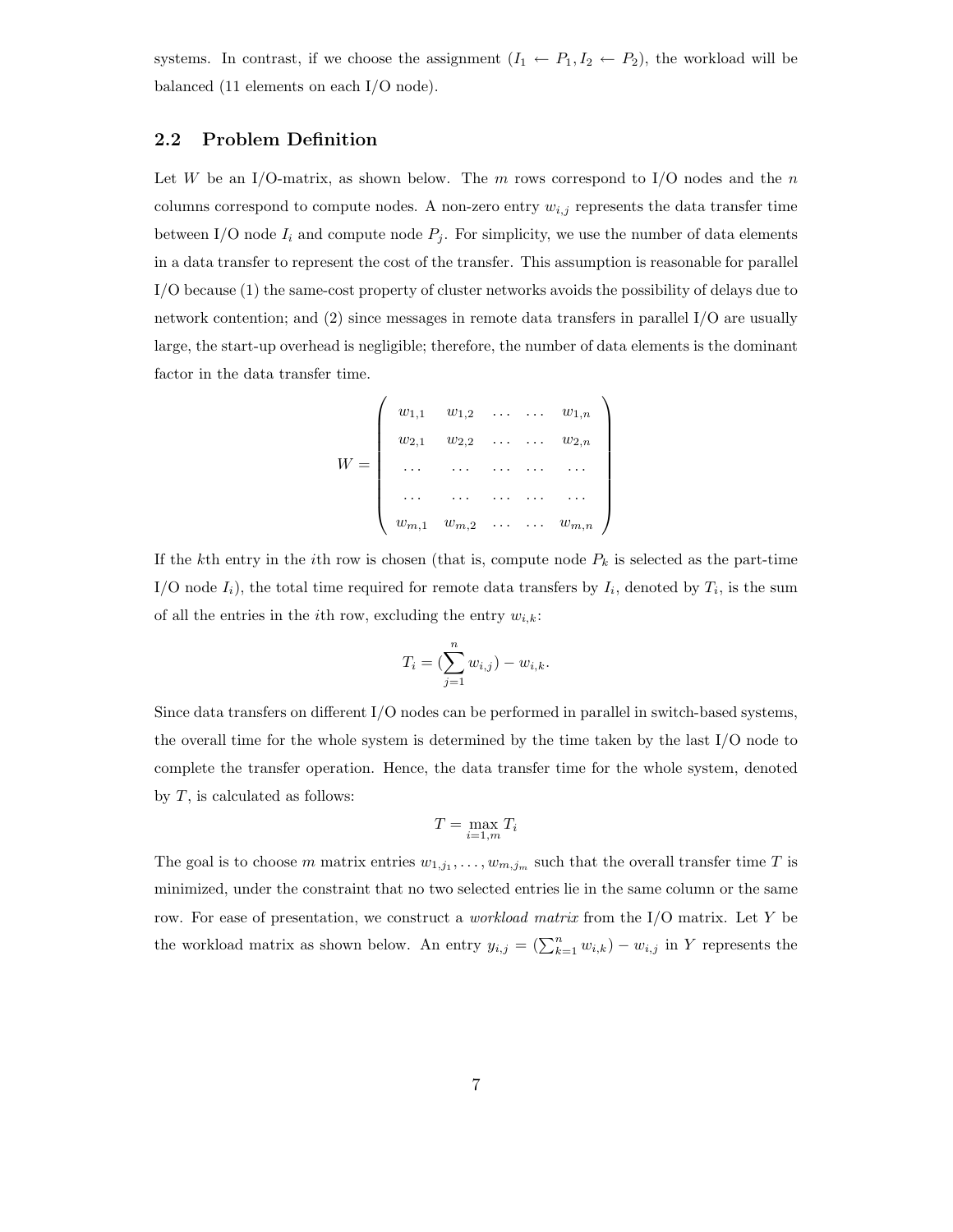total data transfer time of I/O node  $I_i$  when compute node  $P_j$  is chosen for  $I_i$ .

$$
Y = \begin{pmatrix} \left(\sum_{j=1}^{n} w_{1,j}\right) - w_{1,1} & \dots & \left(\sum_{j=1}^{n} w_{1,j}\right) - w_{1,n} \\ \left(\sum_{j=1}^{n} w_{2,j}\right) - w_{2,1} & \dots & \left(\sum_{j=1}^{n} w_{2,j}\right) - w_{2,n} \\ \dots & \dots & \dots \\ \dots & \dots & \dots \\ \dots & \dots & \dots \\ \left(\sum_{j=1}^{n} w_{m,j}\right) - w_{m,1} & \dots & \left(\sum_{j=1}^{n} w_{m,j}\right) - w_{m,n} \end{pmatrix}
$$

If the entry  $y_{i,k}$  were chosen as a part-time I/O, the total data transfer time of I/O node  $I_i$  and the overall transfer time of the whole system would be

$$
T_i = y_{i,k} \ 1 \le k \le n, \qquad T = \max_{i=1,m} T_i.
$$

In this case, the goal is to choose *m* matrix entries  $y_{1,j_1}, \ldots, y_{m,j_m}$  such that the overall transfer time *T* is minimized, under the constraint that no two selected entries lie in the same column or the same row. This problem is equivalent to matching in bipartite graphs, as shown in Figure 3. The two sets of vertices are equal to the set of I/O nodes and the set of compute nodes respectively. The graph is a bipartite graph with weighted edges, where the weight of an edge  $(i, j)$  is equal to  $y_{i,j}$ . The problem now becomes one of finding a maximum cardinality matching in which the largest edge weight in the matching set is minimized.



Figure 3: I/O node assignment formulated as a bipartite matching.

## **2.3 Load Balance Matching Algorithm**

Let  $G = (U, V, E)$  be a bipartite graph, where U and V are two sets of vertices and E is a set of weighted edges.  $|U| = m$ ,  $|V| = n$ , and  $m \leq n$ . Given a set of edges, *S*, we define the cost of *S*, denoted by *C*(*S*), as the weight of the largest edge weight in *S*. Since we are only looking for a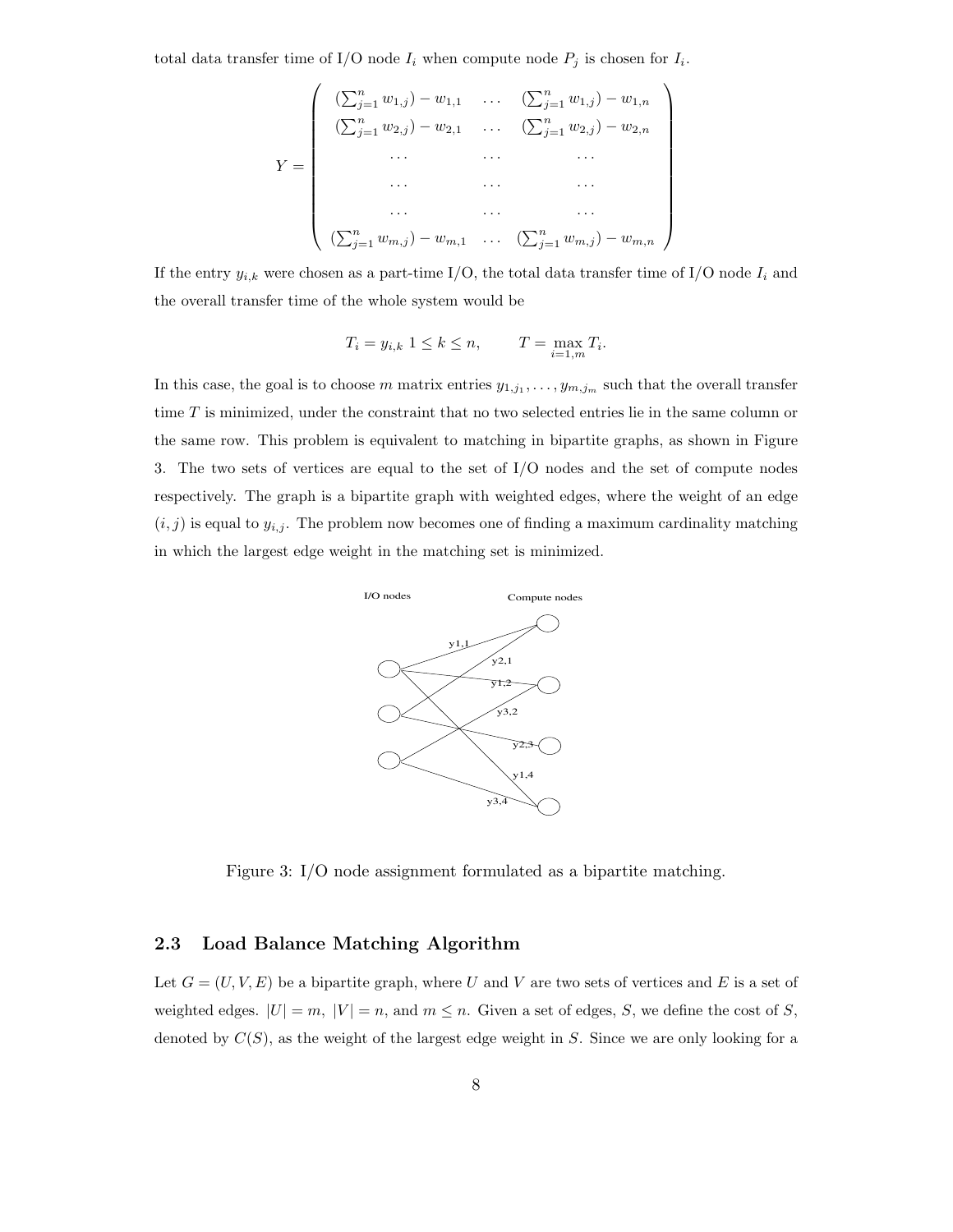maximum cardinality matching<sup>1</sup>, we use the term "matching" to denote "maximum cardinality matching" hereafter.

To find a minimum cost matching, we first define a simple decision version of the problem. That is, given a bipartite graph and a bound *B*, is there a matching whose cost is less than *B*? The problem can be solved by deleting all edges with weights greater than *B*, finding the matching of the resulting graph, and checking if the cardinality of the matching is equal to the cardinality of the matching in the original graph. The problem can be solved in  $O(n^{\frac{3}{2}}m)$  time [23].

To find the minimum cost matching, we perform a binary search on all the possible bounds. There are at most  $m \times n$  edges, so there are at most  $m \times n$  different values to be searched. At most  $O(\log m + \log n)$  searches are needed to find the minimum cost matching; therefore, the algorithm takes  $O((n^{\frac{3}{2}}m)(\log m + \log n))$  time to find the optimal I/O assignment strategy.

## **3 Server Placement in General Networked Clusters**

Next, we consider server placement in general networked clusters, which usually adopt irregular network topologies. First, we give a brief overview of the "up-down" routing strategy commonly used in irregular networks. We then define the server placement problem in general networked clusters, and prove that it is NP-hard. Finally, we present our *Load Balance Traversing* algorithm, which approximates an optimal solution to the problem.

## **3.1 Up-Down Routing**

The up-down routing mechanism [12] first performs a breadth-first search to build a spanning tree *T* for a graph  $G = (V, E)$ , which represents a general networked cluster. Since *T* is a spanning tree of *G*, *E* is partitioned into two subsets,  $-T$  and  $E-T$ . The edges in *T* are referred to as *tree edges* and those in *E* − *T* as *cross edges* (which provide adaptivity during routing). Since the tree is built by a BFS, the cross edges can only connect subclusters whose levels in *T* differ by at most 1. A tree edge going up the tree, or a cross edge going from a switch with a higher ID to a switch with a lower one, are referred to as *up links*. The communication channels going in the opposite direction are called *down links*. In up-down routing, a message must traverse all the up links before traversing any down links.

Figure 5(a) illustrates a general networked cluster comprised of seven subclusters. The connectivity of the subclusters in the network can be represented by a graph  $G = (V, E)$ ,

<sup>&</sup>lt;sup>1</sup>A maximum matching on a bipartite graph  $G = (U, V, E)$ , as defined above, is a matching whose matched set contains all the nodes in *U*. A maximum cardinality matching on a weighted bipartite graph *G* is a maximum matching that only considers the cardinality of the matched set. Readers should refer to [23] for further details.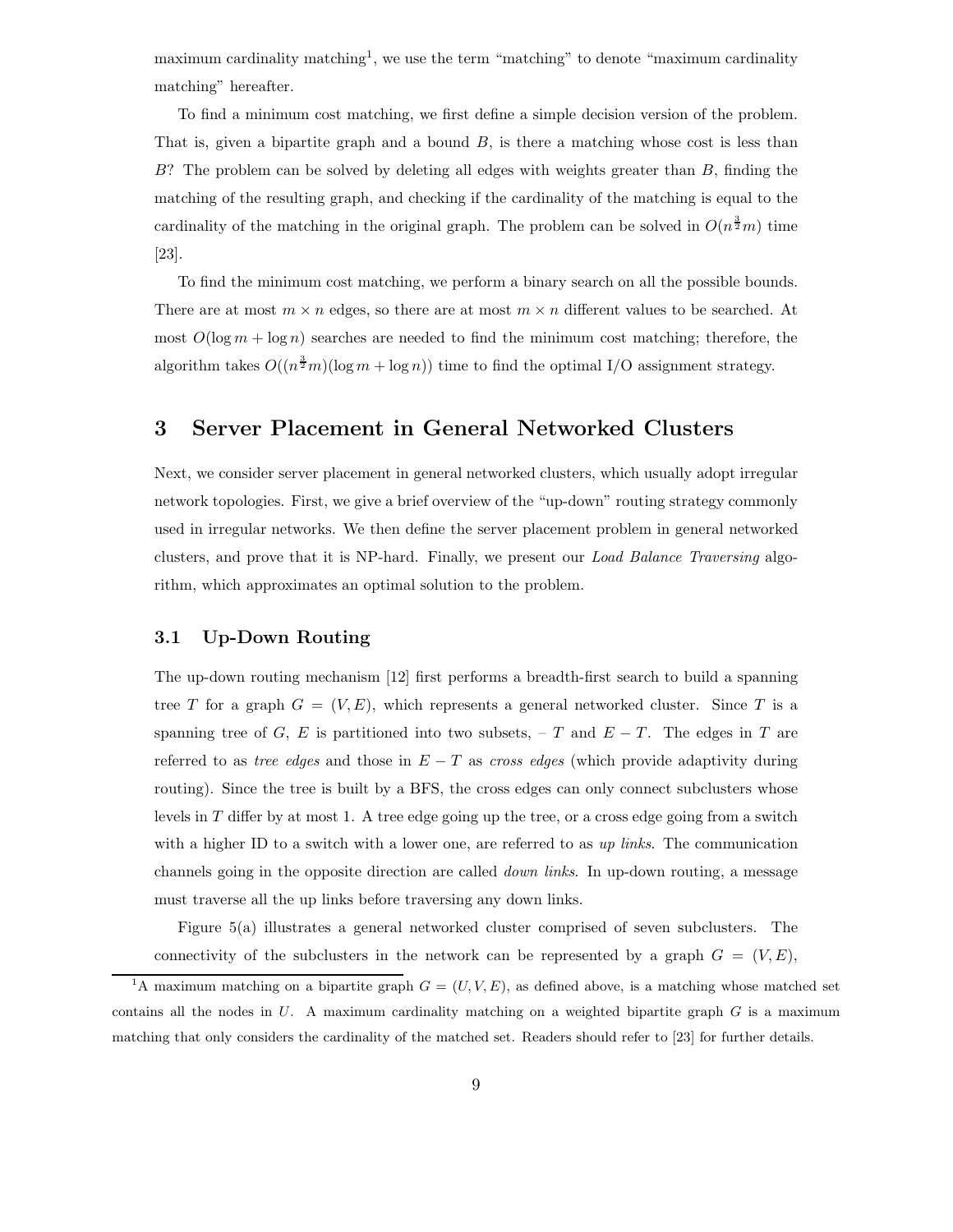```
Algorithm Load Balance Match
Input : G = (U, V, E, Y), |U| = m, |V| = nOutput : a list of m edges
{
Step1 : L = sort Y in non-decreasing order
Step2 : Bsearch_Match(G, L, 1, |L|)
}
```
## **Algorithm Bsearch Match**(*G, L, l, u*)

```
Input : G, a bipartite graph
```
*L,* sorted list

*l, u* lower bound and upper bound indices of L

**Output** : a list of *m* edges

```
{
```

```
if l == u, then return(max cardinality bipartite match(G))
```
else {

```
k = (l + u)/2B = L(k) /* find the middle element of L */
  \frac{1}{8} Is there a matching with cost less than B? */
   G' = G - \{e_{i,j}|w_{i,j} > B\}if max_cardinality_bipartite_match(G') \neq \text{NULL}, then
     \frac{1}{2} positive answer, proceed to lower half \frac{1}{2}Bsearch_Match(G', \{L(l),...,L(k-1)\}, l, k-1)else
     \frac{1}{2} negative answer, proceed to upper half \frac{1}{2}Bsearch Match(G, \{L(k), \ldots, L(u)\}, k, u)}
}
```
Figure 4: The Load Balance Matching Algorithm for Assigning I/O Nodes Based on a Binary Search and Maximum Cardinality Bipartite Matching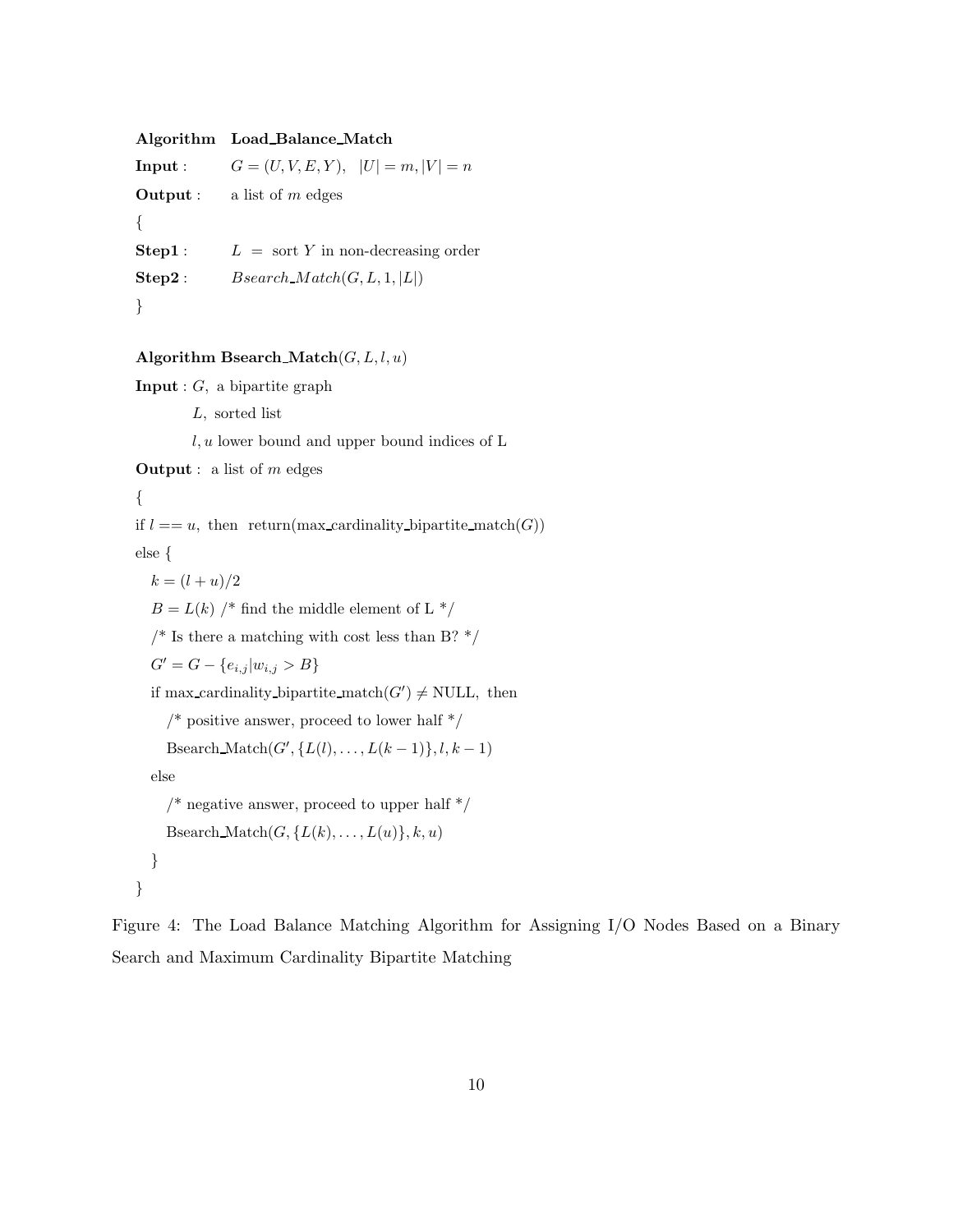where the set of nodes *V* represents same-cost clusters, and the set of edges *E* represents the bidirectional connection channels between the subclusters. We assume that all the connection channels have equal bandwidth. Figure 5(b) shows an up-down routing tree generated from a graph *G*.



Figure 5: A routing tree for a general networked cluster comprised of seven same-cost subclusters.

## **3.2 Problem Definition**

In network-based systems, the link that has the maximum number of messages travelling through it simultaneously becomes the *dominating link* in the network. The lower the workload on the dominating link, the better the parallel I/O performance will be. In this paper, we assume that both the read and write operations co-exist in the application program and the ratios of the operations are known (e.g., by profiling). Under this model, the I/O server placement problem can be stated as follows. Given a graph  $G = (V, E)$  that represents an irregular network with  $|V|$  subclusters and  $|E|$  links, a network routing function (up-down routing in this paper), the number of processing nodes in each subcluster, and the number of I/O nodes to be assigned, we need to determine the optimal locations for the I/O nodes such that the workload on the dominating link will be minimized. We show that the problem is NP-hard when the number of subclusters in the network is not less than two by reducing the partition problem to a decision version of the same problem.

**Partition Problem.** The partition problem, which is known to be NP-complete, is defined as follows. Given a set *A* of *n* numbers  $\{a_1, a_2, \ldots, a_n\}$ , partition *A* into two disjoint sets,  $A_1$ and  $A_2$ , such that the sum of the values in set  $A_1$  is equal to the sum of the values in set  $A_2$ .

**Theorem 1** *The I/O server placement for general networked clusters is NP-hard when*  $n >= 2$ ,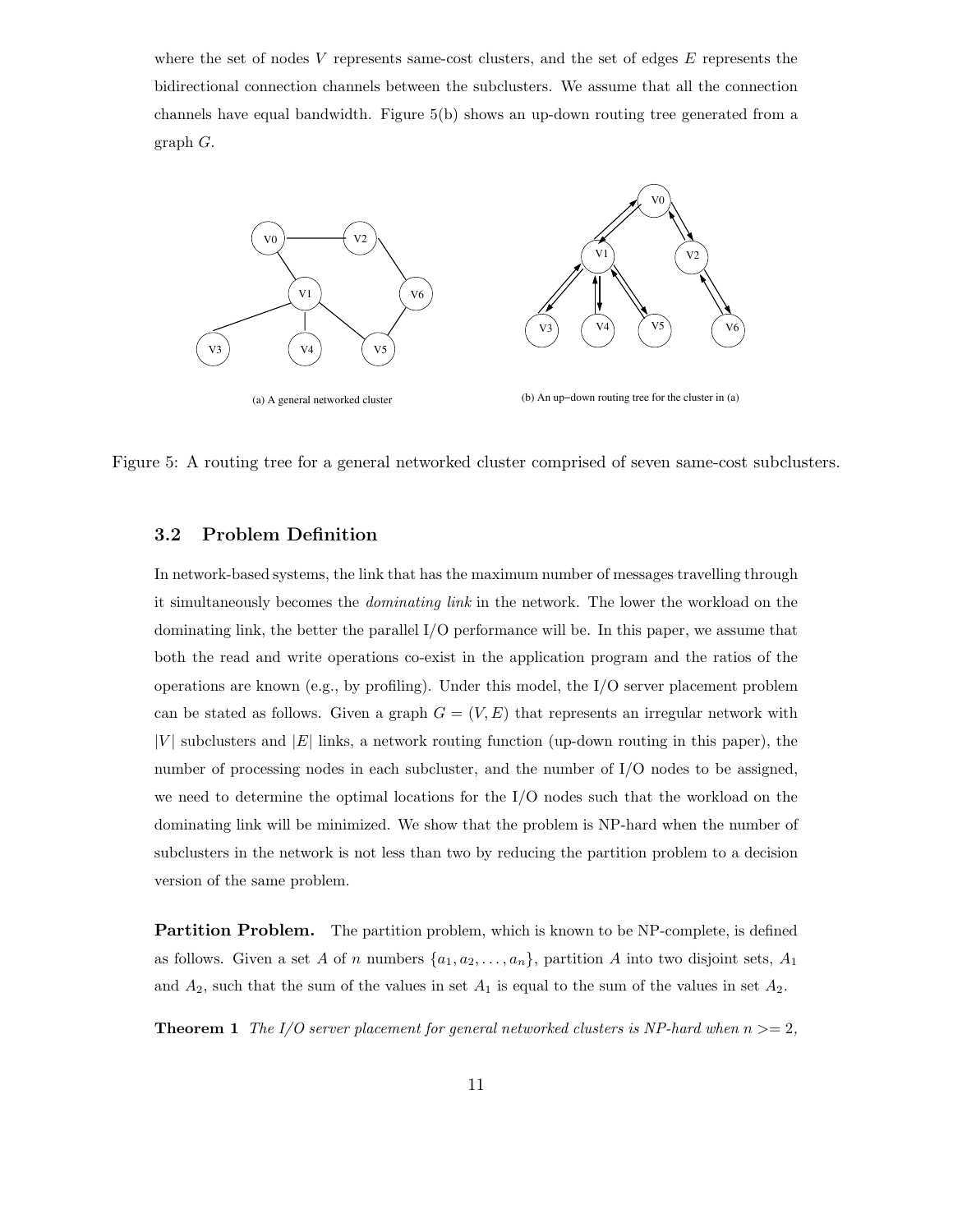

Figure 6: A 2-subcluster general networked cluster and its data request pattern

**Proof.** Given a partition problem with *n* numbers  $A = \{a_1, a_2, \ldots, a_n\}$ , we construct a general networked cluster problem as follows. There are two subclusters {*v*1*, v*2} and *n* I/O nodes,  $i_1, i_2, \ldots, i_n$ , and each subcluster requests a data packet of size  $a_j$  from node  $i_j$ . The routing tree for the cluster has two edges, an *upward* edge and an *downward* edge, as shown in Figure 6(a). Each I/O node can be assigned to either  $v_1$  or  $v_2$ . For example, assigning  $i_1$  to  $v_1$  places the workload of  $a_1$  on the downward edge from  $v_1$  to  $v_2$ , because cluster  $v_2$  now has to request data  $a_1$  from  $v_1$ . Similarly, if  $i_3$  is assigned to  $v_2$ , then the workload on the upward edge is increased by  $a_3$ , since  $v_1$  will have to request data  $a_3$  from  $v_2$ . Clearly, the assignment of the I/O nodes partitions the data traffic into two disjoint sets:  $A_1$ , to  $v_1$  and  $A_2$ , to  $v_2$ . The sum of the data packet sizes in *A*<sup>1</sup> corresponds to the total downward edge load, while the sum of those in  $A_2$  corresponds to the total load on the upward edge. The contention on the links between  $v_1$ and  $v_2$  is less than  $\frac{M}{2}$  if and only if *A* can be partitioned evenly, where *M* is the sum of the set *A*. Since this decision problem is NP-complete, we can conclude that the optimization problem of I/O server placement is NP-hard. ┓

## **3.3 Load Balance Traversing**

We propose a hierarchical load balancing strategy that places servers in two steps. In the first step, the algorithm decides which subcluster each server should be assigned to, with the goal of minimizing network contention on the links between subclusters. For this purpose, we propose a tree-based heuristic algorithm, called *Load Balance Traversing* (**LBT**), which assigns I/O servers to the subclusters. LBT balances the workload on the links based on a recursive traversal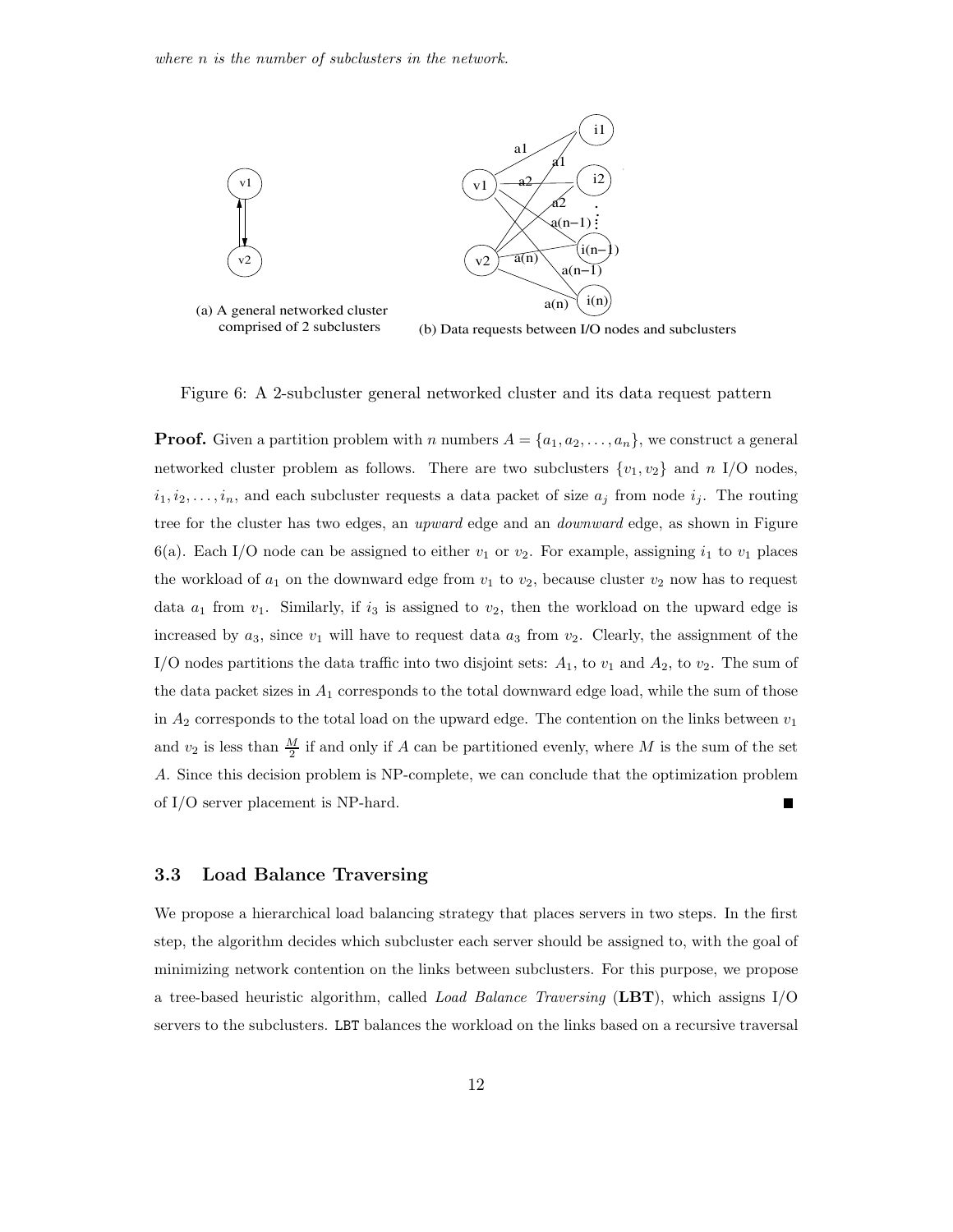

Figure 7: Graphical illustration of the tree-related variables

of the network's routing tree. In the second step, the location of each server within its assigned subcluster is determined by the LBM (*Load Balance Matching*) algorithm.

The *Load Balance Traversing* algorithm is motivated by our observation that, on a complete *d*-ary routing tree *T* , parallel I/O performance is maximized when all the subtrees of *T* have approximately the same number of I/O nodes. This is reasonable because such a distribution balances the workload on the links that connect the root and the subtrees. These links are called the *subtree links* of tree *T* . The balanced workload on the subtree links prevents hot spots developing in remote data transfers. This concept can be extended to more general up-down routing trees.

## **3.3.1 Definitions**

Before presenting the *Load Balance Traversing* algorithm, we define some relevant variables.

### **Tree related variables**

- *r*: the root of the whole tree.
- $\mathbf{T}(v)$ : the tree whose root is cluster *v*.
- $\mathbf{T}'(v, i)$ : the *i*th sub-tree of  $\mathbf{T}(v)$ .
- **Ch**(*v*): the set of children of **T**(*v*).
- $N(v)$ : the set of clusters in  $T(v)$ .
- $ch(v, i)$ : the *i*th child of **T**(*v*).
- *nch*(*v*): the number of children of  $\mathbf{T}(v)$ .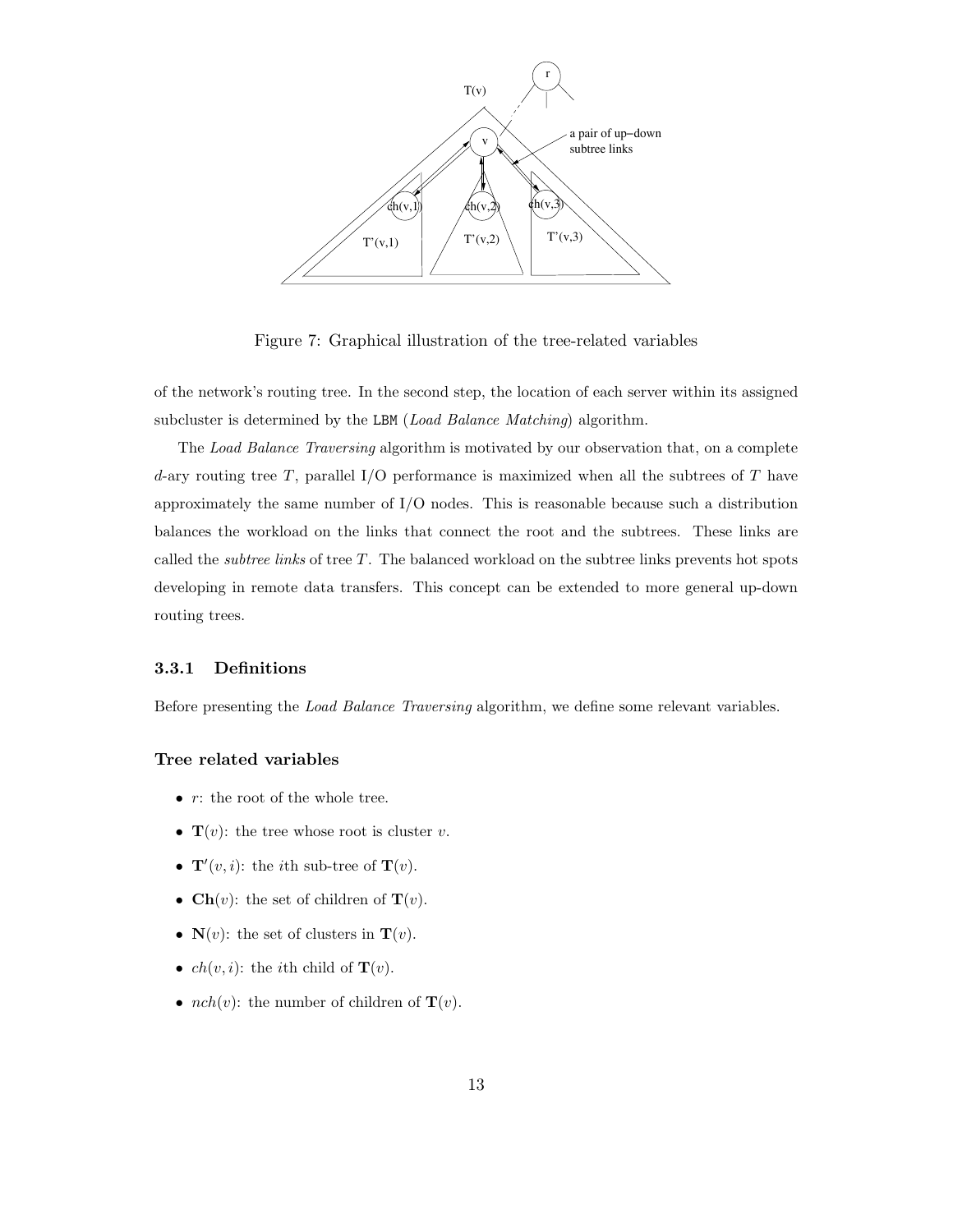Figure 7 presents a graphical illustration of the above variables. The partial tree *T* has three subtrees and three subtree links. For instance, in the routing tree shown in Figure 5(b), the variables are computed as follows.

$$
r = v0.
$$
  
\n
$$
ch(v0, 1) = v1, ch(v0, 2) = v2, ch(v1, 1) = v3,
$$
  
\n
$$
ch(v1, 2) = v4, ch(v1, 3) = v5, ch(v2, 1) = v6.
$$
  
\n
$$
nch(v0) = 2, nch(v1) = 3, nch(v2) = 1.
$$
  
\n
$$
Ch(v0) = \{v1, v2\}, Ch(v1) = \{v3, v4, v5\}, Ch(v2) = \{v6\}.
$$
  
\n
$$
N(v0) = \{v0, v1, v2, v3, v4, v5, v6\}, N(v1) = \{v1, v3, v4, v5\},
$$
  
\n
$$
N(v2) = \{v2, v6\}.
$$

## **Workload related variables**

- **I**: the set of all I/O nodes in the network.
- $P_v$ : the set of compute nodes in cluster *v*.
- $\mathbf{I}_{v,i}$ : the set of I/O nodes in tree  $\mathbf{T}'(v,i)$ .
- $req_r(v, p, i)$ : the size of read requests to I/O node *i* issued by compute node *p* in cluster *v*.
- $req_w(v, p, i)$ : the size of write requests to I/O node *i* issued by compute node *p* in cluster *v*.
- $r_r(v, i)$ : the total size of read requests to I/O node *i* issued by the compute nodes in cluster *v*:

$$
r_r(v, i) = \sum_{\forall p \in \mathbf{P}_v} req_r(v, p, i).
$$

•  $r_w(v, i)$ : the total size of write requests to I/O node *i* issued by the compute nodes in cluster *v*:

$$
r_w(v, i) = \sum_{\forall p \in \mathbf{P}_v} req_w(v, p, i).
$$

- $r(v, i)$ : the total size of read and write requests to I/O node *i* issued by the compute nodes in cluster *v*, i.e.,  $r(v, i) = r_r(v, i) + r_w(v, i)$ .
- $R_r(v, i)$ : the total size of read requests to I/O node *i* issued by the clusters in  $\mathbf{T}(v)$ , i.e., the subtree rooted at cluster *v*:

$$
R_r(v, i) = \sum_{\forall k \in \mathbf{N}(v)} r_r(k, i).
$$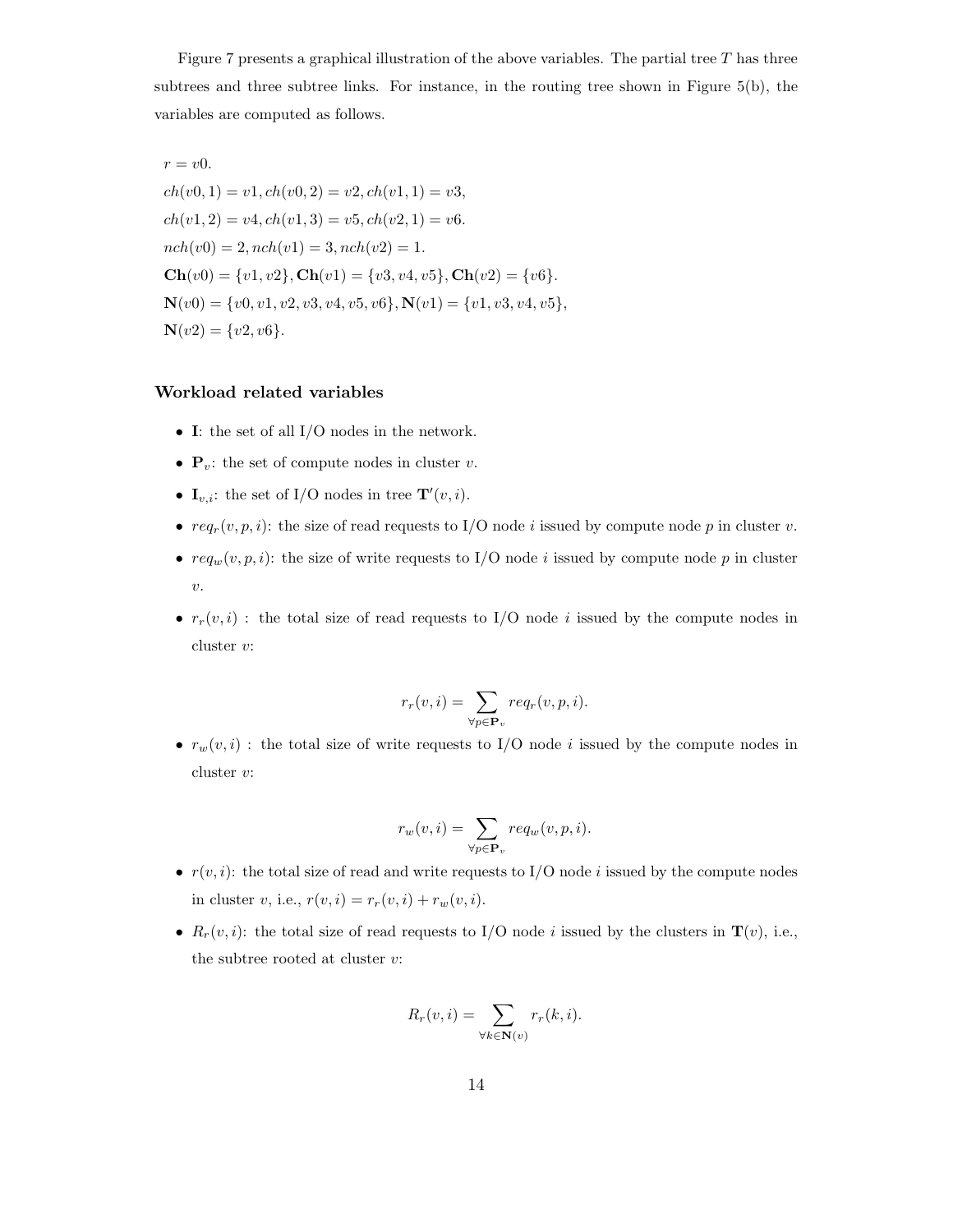•  $R_w(v, i)$ : the total size of write requests to I/O node *i* issued by the clusters in **T**(*v*):

$$
R_w(v, i) = \sum_{\forall k \in \mathbf{N}(v)} r_r(k, i).
$$

- $R(v, i)$ : the total size of read and write requests to I/O node *i* issued by the clusters in  $\mathbf{T}(v)$ , i.e.,  $R(v, i) = R_r(v, i) + R_w(v, i)$ .
- $R'_r(v, i)$ : the total size of read requests to I/O node *i* issued by the clusters, excluding those in  $\mathbf{T}(v)$ :

$$
R'_r(v,i) = R_r(r,i) - R_r(v,i).
$$

•  $R'_w(v, i)$ : the total size of write requests to I/O node *i* issued by the clusters, excluding those in  $\mathbf{T}(v)$ :

$$
R'_w(v, i) = R_r(r, i) - R_r(v, i).
$$

## **3.3.2 Load Balance Traversing Algorithm**

Recall that, in a routing tree, the subtree link with the maximum number of messages travelling through it simultaneously becomes the *dominating link*. Clearly, the lower the workload on the dominating link, the better the parallel I/O performance will be. Our goal is to find the optimal locations for the I/O nodes such that the workload on the dominating link is minimized. Given a routing tree *T*, and the request functions  $r_r(v, i)$  and  $r_w(v, i)$  of each cluster *v* and I/O node *i*, the workload of each subtree link and the maximum workload of a set of subtree links are computed as follows.

Note that, since a network link is bidirectional, it can be represented by two directional edges: an upward subtree edge and a downward subtree edge. Let **I** be the set of all I/O nodes, and  $\mathbf{I}_i$  be the set of I/O nodes assigned to subtree  $\mathbf{T}'(v, i)$  so far. First, we define the *downward subtree-edge load*, denoted by  $L_d(v, i, \mathbf{I_i}, \mathbf{I})$ , to represent the workload of the downward subtree edge connecting cluster *v* to its *i*th child.

Two kinds of downward message travel through this edge: one for writing data to the I/O nodes in set  $I_i$  in subtree  $T'(v, i)$  by the clusters outside the subtree, and the other for reading data from the I/O nodes in set  $I - I_i$  outside subtree  $T'(v, i)$  by the clusters in the subtree. For write requests, the workload is  $\sum_{k\in\mathbf{I}_i} R'_w(ch(v, i), k)$ , and for read requests, the workload is  $\sum_{k\in\mathbf{I}-\mathbf{I_i}} R_r(ch(v,i),k)$ . The downward subtree-edge load is the sum of the read load and the write load, as shown in Equation 1. The *upward subtree-edge load* on the link, denoted by  $L_u(v, i, I_i, I)$ , is computed similarly by Equation 2. Furthermore, since two messages travelling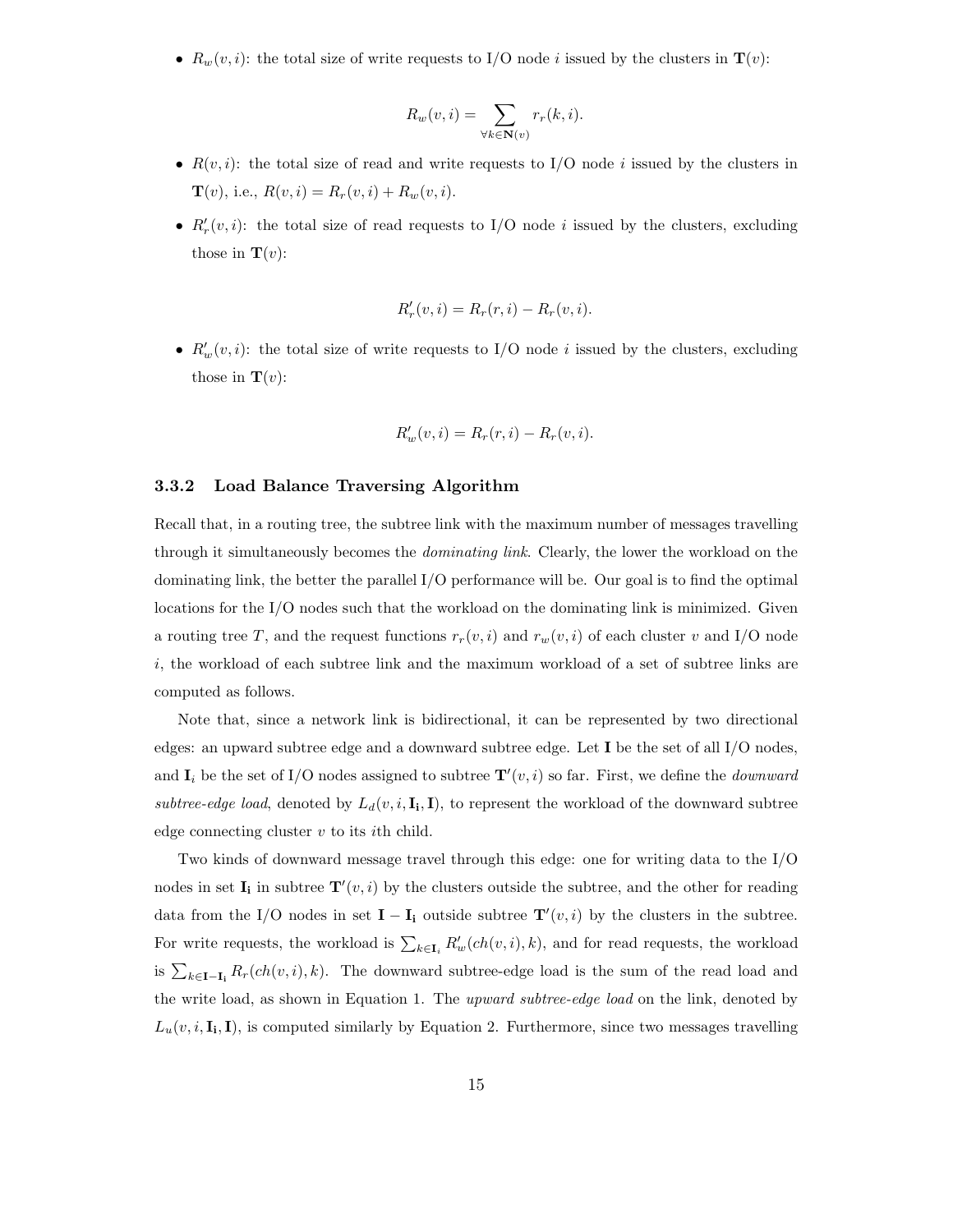through the same bidirectional link in opposite directions do not interfere with each other, the subtree-link load, denoted by  $L_L(v, i, I_i, I)$ , is the maximum of the link's downward and upward workloads, as shown in Equation 3.

$$
L_d(v, i, \mathbf{I_i}, \mathbf{I}) = \{ \sum_{k \in \mathbf{I_i}} R'_w(ch(v, i), k) \} + \{ \sum_{k \in \mathbf{I} - \mathbf{I_i}} R_r(ch(v, i), k) \}
$$
(1)

$$
L_u(v, i, \mathbf{I}_i, \mathbf{I}) = \{ \sum_{k \in \mathbf{I}_i} R'_r(ch(v, i), k) \} + \{ \sum_{k \in \mathbf{I} - \mathbf{I}_i} R_w(ch(v, i), k) \}
$$
(2)

$$
L_L(v, i, \mathbf{I_i}, \mathbf{I}) = \max\{L_d(v, i, \mathbf{I_i}, \mathbf{I}), L_u(v, i, \mathbf{I_i}, \mathbf{I})\}
$$
(3)

Table 1: Read requests from clusters to I/O nodes. The figures represent the number of units. The unit size is 100MB

| I/C   | $\upsilon_0$ | $v_1$          | $v_2$          | $v_3$          | $v_4$ | $v_5$ | $v_6$          |
|-------|--------------|----------------|----------------|----------------|-------|-------|----------------|
| $i_0$ |              | 3              |                | $\overline{2}$ |       | 2     | $\overline{2}$ |
| $i_1$ |              | $\overline{2}$ | $\overline{2}$ |                | 2     |       |                |
| $i_2$ | 3            |                |                | $\overline{2}$ | 4     | 3     |                |
| $i_3$ |              |                | 3              |                |       | 2     |                |

Table 2: Write requests from clusters to I/O nodes. The figures represent the number of units. The unit size is 100MB.

| I/C                | $\boldsymbol{v}_0$ | $\boldsymbol{v}_1$ | $\upsilon_2$ | $\boldsymbol{v}_3$ | $\boldsymbol{v}_4$ | $\boldsymbol{v}_5$ | $v_6$ |
|--------------------|--------------------|--------------------|--------------|--------------------|--------------------|--------------------|-------|
| $i_0$              |                    |                    |              |                    | 0                  | 2                  | 2     |
| $i_1$              | $\overline{2}$     | $\overline{2}$     |              | 0                  | $\overline{2}$     |                    |       |
| $\boldsymbol{i}_2$ | 0                  |                    | 0            |                    | 0                  | 0                  | 3     |
| $i_3$              |                    |                    |              |                    |                    |                    | 2     |

Using Figure 5 as an example, the subtree-link loads on the four I/O nodes,  $I = \{i0, i1, i2, i3\}$ , and the read/write requests listed in Table 1 and Table 2 respectively, can be computed as follows (assuming that  $\mathbf{I}_1 = \mathbf{I}_2 = \{\}\$  for  $\mathbf{T}(v0)$  initially).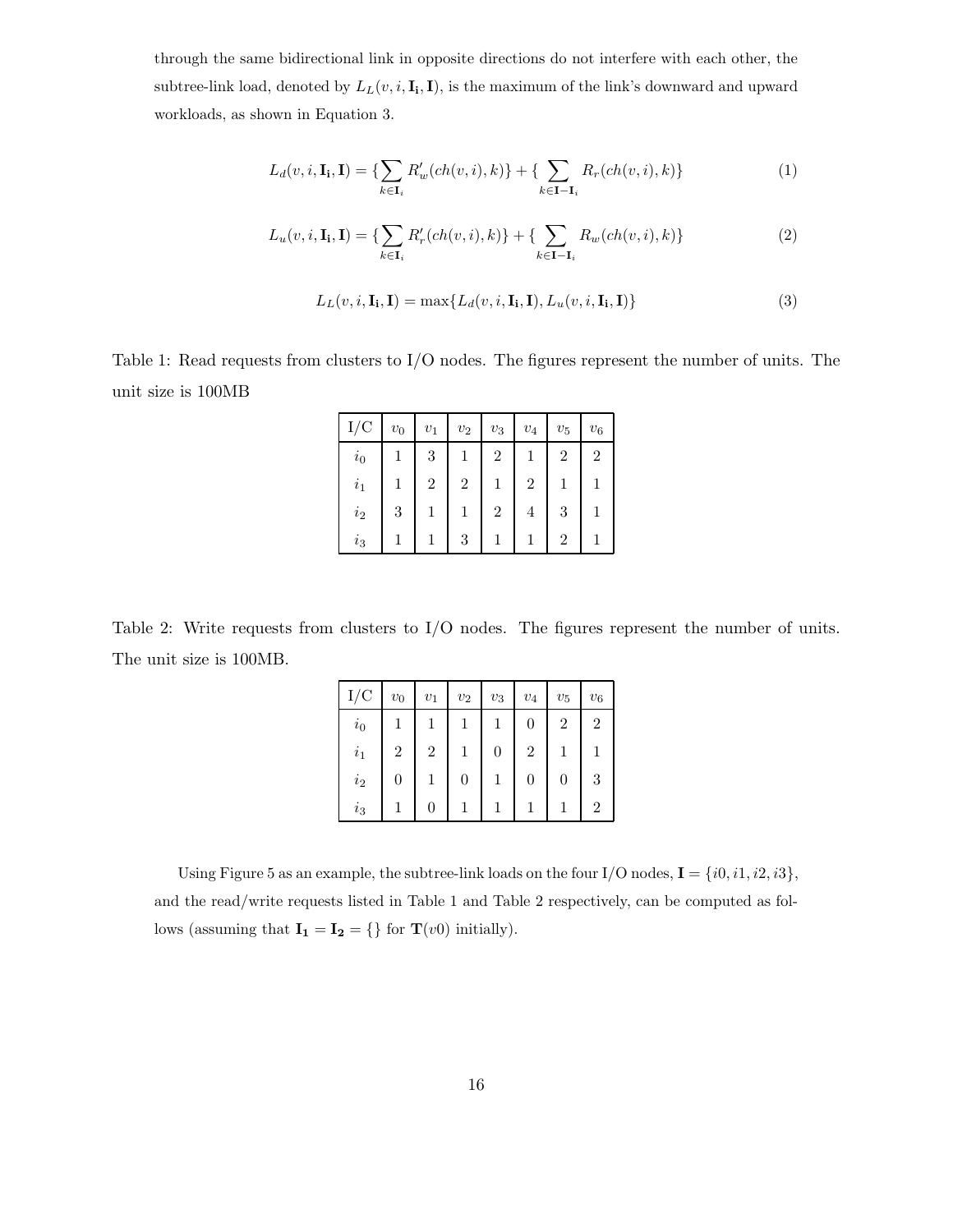$$
L_d(v0, 1, \{\}, \mathbf{I}) = R_r(v1, i_0) + R_r(v1, i_1) + R_r(v1, i_2) + R_r(v1, i_3) =
$$
  
\n
$$
8 + 6 + 10 + 5 = 29.
$$
  
\n
$$
L_u(v0, 1, \{\}, \mathbf{I}) = R_w(v1, i_0) + R_w(v1, i_1) + R_w(v1, i_2) + R_w(v1, i_3) =
$$
  
\n
$$
4 + 5 + 3 + 3 = 15.
$$
  
\n
$$
L_L(v0, 1, \{\}, \mathbf{I}) = \max\{L_d(v0, 1, \{\}, \mathbf{I}), L_u(v0, 1, \{\}, \mathbf{I})\} =
$$
  
\n
$$
\max\{29, 15\} = 29.
$$
  
\n
$$
L_d(v0, 2, \{\}, \mathbf{I}) = R_r(v2, i_0) + R_r(v2, i_1) + R_r(v2, i_2) + R_r(v2, i_3) =
$$
  
\n
$$
3 + 3 + 2 + 4 = 12.
$$
  
\n
$$
L_u(v0, 2, \{\}, \mathbf{I}) = R_w(v2, i_0) + R_w(v2, i_1) + R_w(v2, i_2) + R_w(v2, i_3) =
$$
  
\n
$$
3 + 2 + 0 + 3 = 8.
$$
  
\n
$$
L_L(v0, 2, \{\}, \mathbf{I}) = \max\{L_d(v0, 2, \{\}, \mathbf{I}), L_u(v0, 2, \{\}, \mathbf{I})\} =
$$

$$
\max\{12, 8\} = 12.
$$

When a new I/O node x is assigned to tree  $\mathbf{T}(v)$ , the subtree-link loads will change accordingly. We define  $M_L(v, i, x, {\{\mathbf{I}_1, ..., \mathbf{I}_{nch(v)}\}}, \mathbf{I})$  to be the maximum load among the  $nch(v)$  subtree links when a new I/O node *x* is assigned to the *i*th subtree of *v*, as shown in Equation 4.

$$
M_L(v, i, x, \{\mathbf{I}_1, ..., \mathbf{I}_{nch(v)}\}, \mathbf{I}) = \max\{L_L(v, i, \mathbf{I}_i + \{\mathbf{x}\}, \mathbf{I}), \max_{\forall j \neq i} \{L_L(v, j, \mathbf{I}_j, \mathbf{I})\}\}\
$$
(4)

Note that  $M_L(v, 0, x, {\{\mathbf{I}_1, ..., \mathbf{I}_{nch(v)}\}, \mathbf{I})}$  is the maximum load among the  $nch(v)$  subtree links when a new I/O node x is assigned to cluster v, the root of tree  $\mathbf{T}(v)$ , as shown in Equation 5.

$$
M_L(v, 0, x, \{\mathbf{I}_1, ..., \mathbf{I}_{nch(v)}\}, \mathbf{I}) = \max_{\forall i \in \mathbf{Ch}(v)} \{L_L(v, i, \mathbf{I}_i, \mathbf{I})\}
$$
(5)

Returning to Figure 5, before we decide the location of the first I/O node, *i*0, the maximum subtree link load if *i*0 is assigned to *v*0, *v*1, or *v*2 can be computed as follows.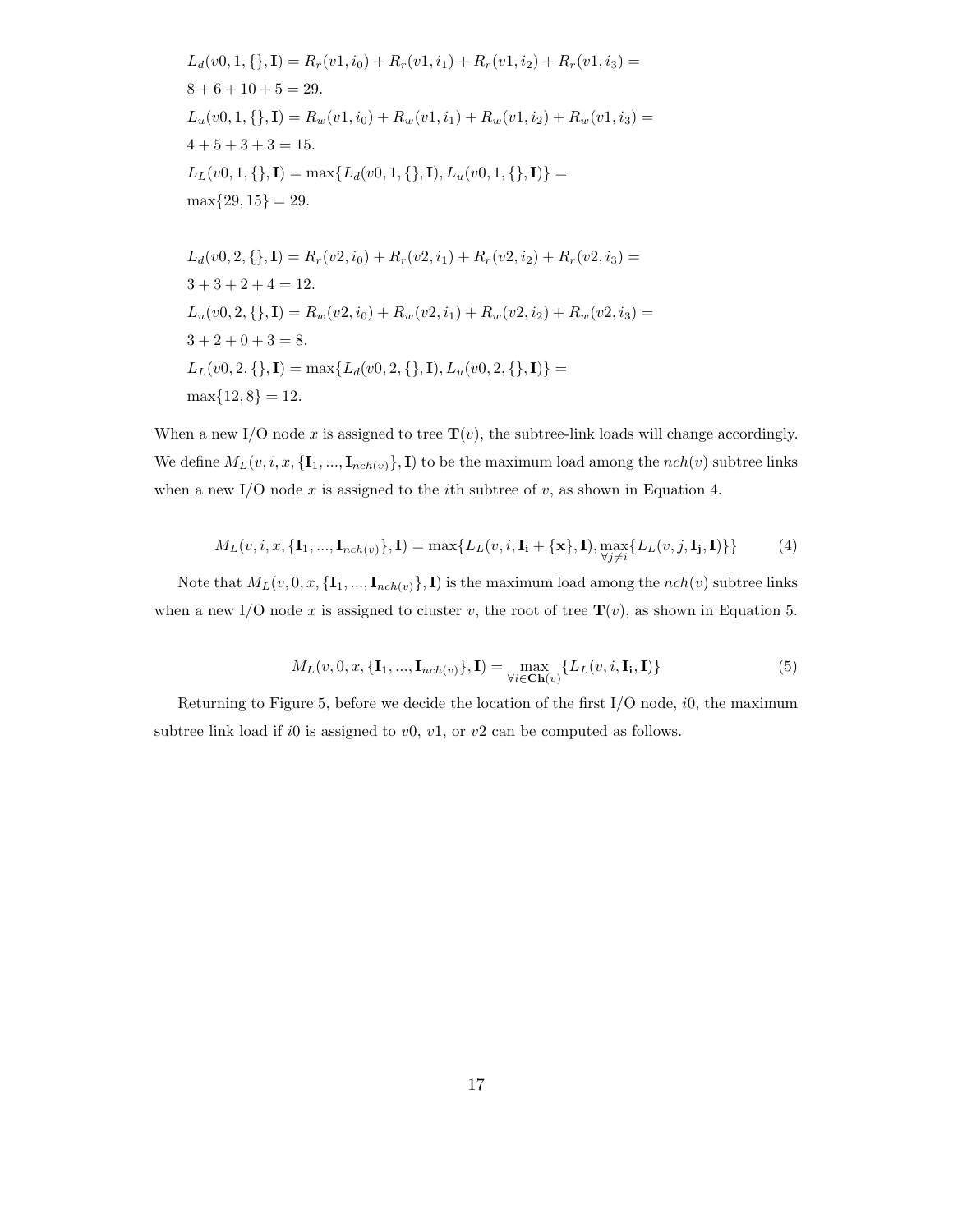$M_L(v0, 0, i0, {\{\mathbf{I}_1, ..., \mathbf{I}_{nch(v0)}\}}, \mathbf{I}) = \max\{L_L(v0, 1, {\{\}, \mathbf{I}), L_L(v0, 2, {\{\}, \mathbf{I})\}} =$  $max\{29, 12\} = 29.$ 

$$
L_d(v0, 1, \{\mathbf{i0}\}, \mathbf{I}) = R'_w(v1, i0) + R_r(v1, i1) + R_r(v1, i2) + R_r(v1, i3) =
$$
  
\n
$$
4 + 6 + 10 + 5 = 25.
$$
  
\n
$$
L_u(v0, 1, \{\mathbf{i0}\}, \mathbf{I}) = R'_r(v1, i0) + R_w(v1, i1) + R_w(v1, i2) + R_w(v1, i3) =
$$
  
\n
$$
4 + 5 + 3 + 3 = 15.
$$
  
\n
$$
L_L(v0, 1, \{\mathbf{i0}\}, \mathbf{I}) = \max\{L_d(v0, 1, \{\mathbf{i0}\}, \mathbf{I}), L_u(v0, 1, \{\mathbf{i0}\}, \mathbf{I})\} = \max\{25, 15\} = 25.
$$
  
\n
$$
M_L(v0, 1, i0, \{\mathbf{I}_1, ..., \mathbf{I}_{nch(v0)}\}, \mathbf{I}) = \max\{L_L(v0, 1, \{\mathbf{i0}\}, \mathbf{I}), L_L(v0, 2, \{\}, \mathbf{I})\} =
$$
  
\n
$$
\max\{25, 12\} = 25.
$$

$$
L_d(v0, 2, {\bf i}0), \mathbf{I}) = R'_w(v2, i0) + R_r(v2, i1) + R_r(v2, i2) + R_r(v2, i3) =
$$
  
\n
$$
5 + 3 + 2 + 4 = 14.
$$
  
\n
$$
L_u(v0, 2, {\bf i}0), \mathbf{I}) = R'_r(v2, i0) + R_w(v2, i1) + R_w(v2, i2) + R_w(v2, i3) =
$$
  
\n
$$
9 + 2 + 0 + 3 = 14.
$$
  
\n
$$
L_L(v0, 2, {\bf i}0), \mathbf{I}) = \max\{L_d(v0, 2, {\bf i}0), \mathbf{I}), L_u(v0, 2, {\bf i}0), \mathbf{I})\} = \max\{14, 14\} = 14.
$$
  
\n
$$
M_L(v0, 2, i0, {\bf I}_1, ..., {\bf I}_{nch(v0)}), \mathbf{I}) = \max\{L_L(v0, 2, {\bf i}0), \mathbf{I}), L_L(v0, 1, {\bf I}), \mathbf{I})\} =
$$
  
\n
$$
\max\{14, 29\} = 29.
$$

Clearly, *i*<sub>0</sub> should be placed in cluster v1, since the value of  $M_L(v0, 1, i0, {\{\mathbf{I}_1, ..., \mathbf{I}_{nch(v0)}\}}, \mathbf{I}) =$  $\max\{L_L(v0, 1, \{\mathbf{io}\}, \mathbf{I}), L_L(v0, 2, \{\}, \mathbf{I})\} = 25$  is the smallest of the three  $M_L$  values.

Given a routing tree **T**(*r*), a set of I/O nodes **I**, and the request functions, the *Load Balance Traversing* algorithm assigns the I/O nodes in **I** to the root or the subtrees of the root. The same dispatch-selection process is applied recursively to each subtree to determine the I/O node assignment for the next tree levels. The dispatch procedure iterates over the |*I*| I/O nodes. In each iteration, the I/O node is assigned to the root or the subtree that minimizes the maximum subtree-link loads. When the iteration process terminates, the I/O node assignment for each cluster at the current tree level can be determined. The I/O node assignment for the processors in each cluster is then determined by calling the *Load Balance Match* algorithm. The pseudo code of **LBT** is outlined in Figure 9. For the routing tree of the general networked cluster shown in Figure 5(a) and the read/write requests in Tables 1 and 2, the final assignment of the  $I/O$ nodes by LBT is depicted in Figure 8.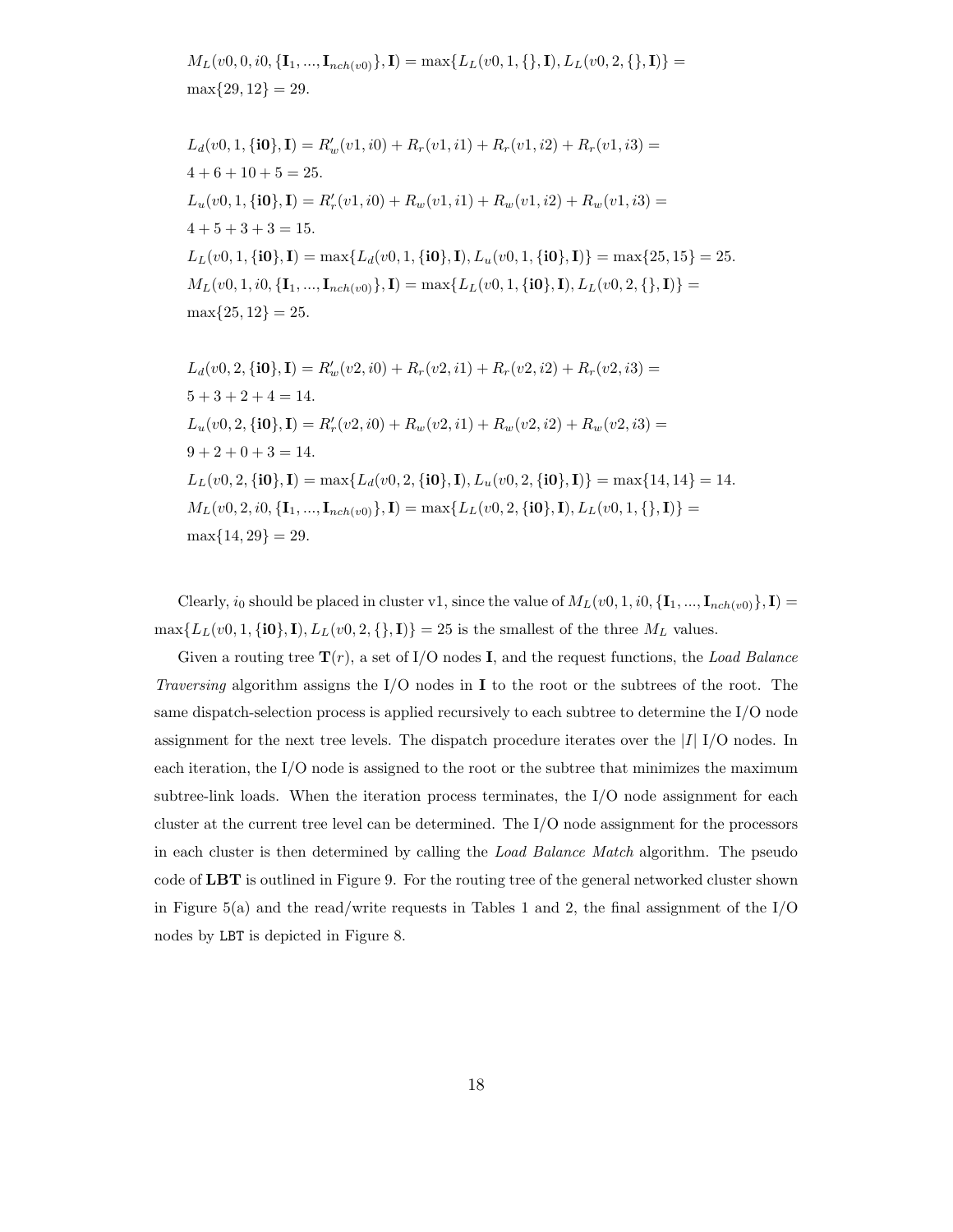

Figure 8: I/O assignment for the general networked cluster in Figure 5(a).

## **4 Experiment Results**

In this section, we evaluate our Load-Balance-Matching (LBM) algorithm and Load-Balance-Traversing (LBT) algorithm on same-cost clusters and general-networked clusters respectively.

One of the pivotal factors to be considered is the data transfer patterns between compute nodes and I/O servers. Although "uniform" data transfers are frequently seen in scientific applications (where each client requests roughly the same amount of data, which is evenly distributed among the I/O servers), there are also many applications that exhibit hot spots in specific parts of the data and therefore in specific I/O servers. Thus, the actual effect of I/O assignment algorithms depends very much on the workload applied by the system. Since very few studies have analyzed the workload of parallel I/O and we can not obtain real parallel I/O trace data, we generate a synthetic workload in the following way. We do a one-to-one mapping of a geometric sequence of *m* items to the *m* I/O servers, with a common ratio *r*, where  $0 < r < 1.0$  (that is, the first item is 1.0, the second is *r*, the third is  $r^2$ , and so on.) Let the sum of the geometric sequence be *S*, and divide each item by *S*. In addition, let the resulting sequence be  $p_1, p_2, \ldots, p_m$ . It is clear that, for all  $p_i$ ,  $0 < p_i \leq 1.0$  and  $\sum_{i=1}^{m} p_i = 1$ . Note that  $p_i$  represents the probability that a data transfer will be assigned to I/O server *i*. We choose an I/O server for each data request by picking a number between 0 and 1 at random, and decide the server's location by comparing the random number with the prefix sums of the probability sequence. With a large number of samples, our synthetically generated workload emulates a normal distribution function. The advantage of this method is that, by choosing different common ratios *r*, we can experiment with a wide range of workloads, ranging from a uniform workload  $(r = 1.0)$  to a workload with hot spots (with a very small *r*). Multiple hot spots can also be generated by mapping multiple sets of geometric sequences to the I/O servers.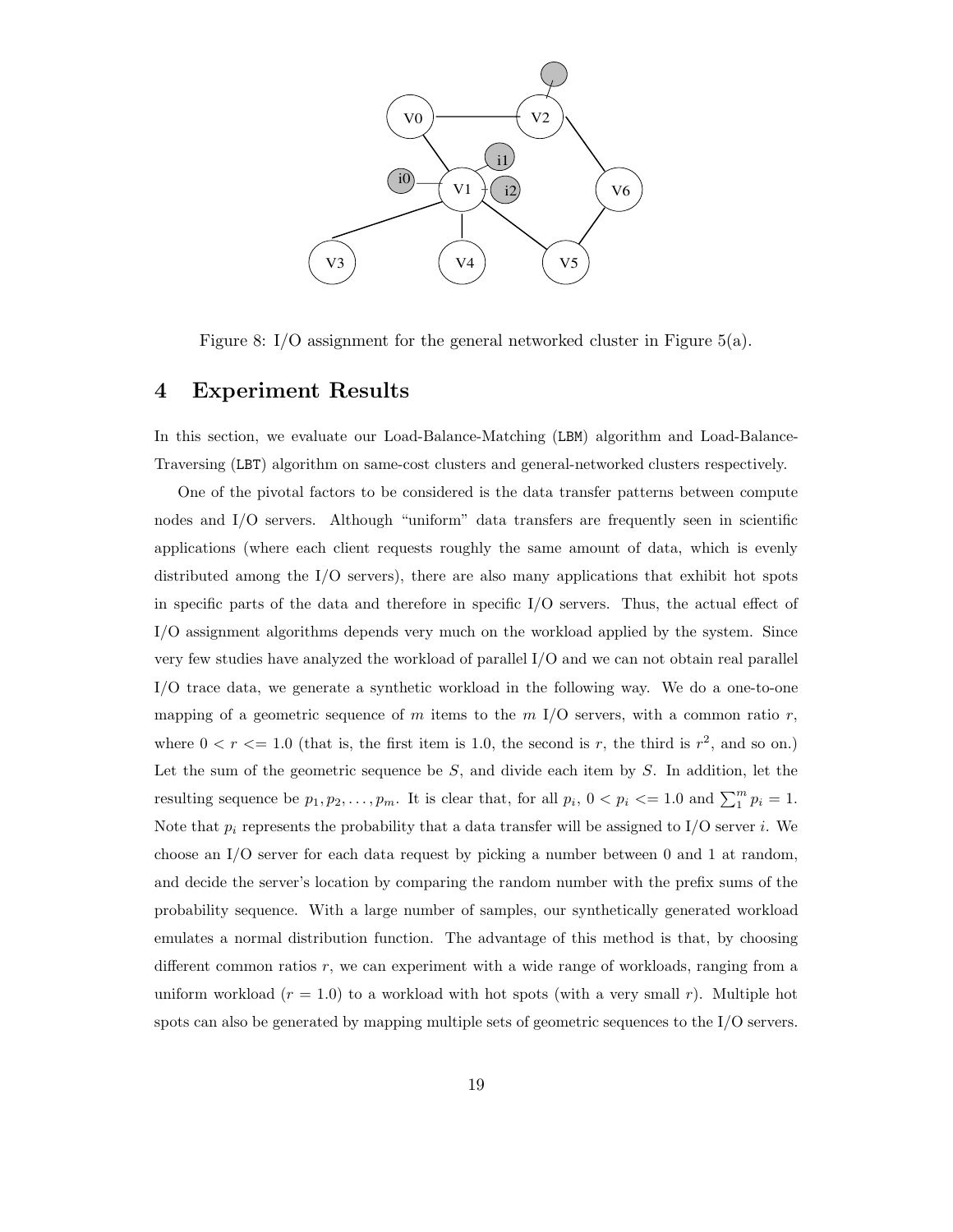#### **Algorithm Load Balance Traversing**

#### **Input** :

*v* : a cluster, and  $\text{Ch}(v) = \{c_1, c_2, \ldots, c_{nch(v)}\}.$ 

 $\mathbf{I}'$ : the set of I/O nodes to be assigned to the processors in tree  $\mathbf{T}(v)$ .

**Output** : The mapping from set  $I'$  to the set of processors  $P$  in the network.

#### **Description** :

**[step 1** ] /\* initialize variables \*/

Let  $\mathbf{A} = \{\}\$ and  $\mathbf{I}'_k = \{\},\$ for each  $k, 0 \leq k \leq nch(v)$ .

- **[step 2** ] /\* determine the location of the I/O node in **I**' with the highest load  $^*/$ Pick an I/O node x from **I'** with the highest  $R(root, x)$ , and remove it from **I'**. Find *i* such that  $M_L(v, i, x, {\mathbf{I}_1, ..., \mathbf{I}_{nch(v)}}$ , **I**) is maximized for  $0 \le i \le nch(v)$
- **[step 3** ] /\* assign the I/O node to either the root or the subtrees depending on the value of *i* \*/ If *i* is zero, assign *x* to **A** to dispatch I/O node *x* to cluster *v*.

If *i* is not zero, assign *x* to  $\mathbf{I}'_i$  to dispatch I/O node *x* to  $\mathbf{T}'(v, i)$ .

**[step 4** ] Repeat [step2] and [step3] until  $\mathbf{I}'$  is empty.

**[step 5** ] /\* perform intra-cluster I/O assignment for the root cluster  $v$  \*/ Let  $\mathbf{P}_v = \{p_1, p_2, ..., p_n\}$  be the set of processors in cluster *v*, and  $\mathbf{A} = \{i_{a_1}, i_{a_2}, ..., i_{a_m}\}$  be the set of I/O nodes dispatched to cluster *v*.

/\* Construct the I/O matrix *W* \*/

Let  $w_{f,g} = req_r(v, p_g, i_{a_f}) + req_w(v, p_g, i_{a_f}).$ 

$$
W = \left(\begin{array}{cccc} w_{1,1} & w_{1,2} & \dots & \dots & w_{1,n} \\ w_{2,1} & w_{2,2} & \dots & \dots & w_{2,n} \\ \dots & \dots & \dots & \dots & \dots \\ \dots & \dots & \dots & \dots & \dots \\ w_{m,1} & w_{m,2} & \dots & \dots & w_{m,n} \end{array}\right)
$$

Call LBM(P,A,E,W) to assign the I/O nodes in **A** to the processors in cluster  $v$ .

**[step 6** ] /\* Recursively call Load Balance Traversing on the children of *v* \*/

Call  $\text{LBT}(c_k, \mathbf{I}'_k)$  for each child  $c_k$  of  $v$ .

#### **Note** :

**I** is the set of all I/O nodes in the network.

 $req<sub>r</sub>(u, p, i)$  computes the number of read requests sent from processor *p* in cluster *u* to I/O node *i*.

 $req_w(u, p, i)$  computes the number of write requests sent from processor *p* in cluster *u* to I/O node *i*.

$$
r_r(u, i) = \sum_{\forall p \in \mathbf{P}_v} req_r(u, p, i).
$$
  
\n
$$
r_w(u, i) = \sum_{\forall p \in \mathbf{P}_v} req_w(u, p, i).
$$
  
\n
$$
R(v, i) = \sum_{\forall k \in \mathbf{N}(v)} (r_r(k, i) + r_w(k, i)).
$$

Figure 9: The Load Balance Traversing algorithm for assigning I/O nodes based on recursive traversal of a tree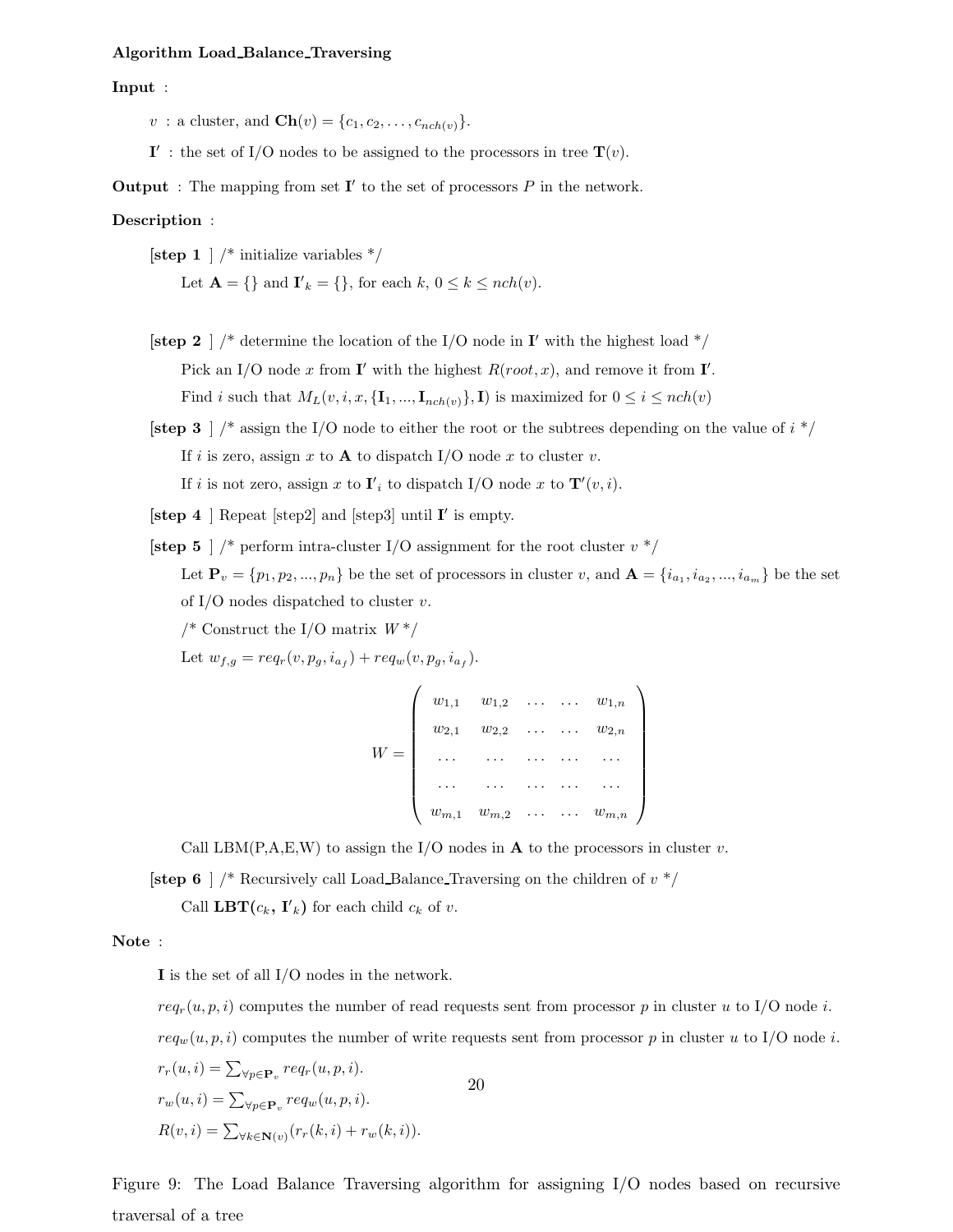## **4.1 Experiments on Same-Cost Clusters**

We conduct experiments on same-cost, intra-cluster I/O assignments on a 64-node Pentium-4 cluster, with two alternative interconnects: a Fast Ethernet and a Myrinet. Each node is equipped with a 40GB IDE disk. The network bandwidth and disk bandwidth are measured as follows: 40.36MB/sec on Fast Ethernet, 462.56MB/sec on Myrinet, and 66.92 MB/sec on an IDE disk.

We implement four algorithms for comparison: a baseline algorithm (Baseline), which picks the first *m* processing nodes as I/O servers; a randomized algorithm (Random), which selects I/O nodes randomly; the *maximum weight matching* algorithm (MWM), which chooses I/O nodes by minimizing the total amount of remote data transferred and our LBM algorithm.

We consider two factors in the experiments: the length of messages (i.e., the edge weights in the bipartite graph) and the connection pattern of the edges in the bipartite graph. We only report the results of the read operations, since the results of the write operations are similar.



Figure 10: Improvement in I/O perfor-Figure 11: Improvement in I/O performance mance of Random, LBM, and MWM over of Random, LBM, and MWM over the basethe baseline algorithm on a 64-node Fast line algorithm on a 64-node Fast Ethernet-Ethernet-based cluster with different numbers based cluster with different common distribuof servers. tion ratios *r*.

Figure 10 compares the I/O performances of the four algorithms on Fast Ethernet-based clusters with up to 64 nodes, and a fixed common distribution ratio  $r = 0.5$ . We observe that the improvement ratios of LBM and MWM increase as the cluster size increases. This is because the number of remote data transfers increases in proportion to the cluster size, which also increases the chance of load imbalance among I/O nodes when a naive strategy like Baseline is used.

Figure 11 shows the impact of data transfer patterns. We fix the number of I/O nodes at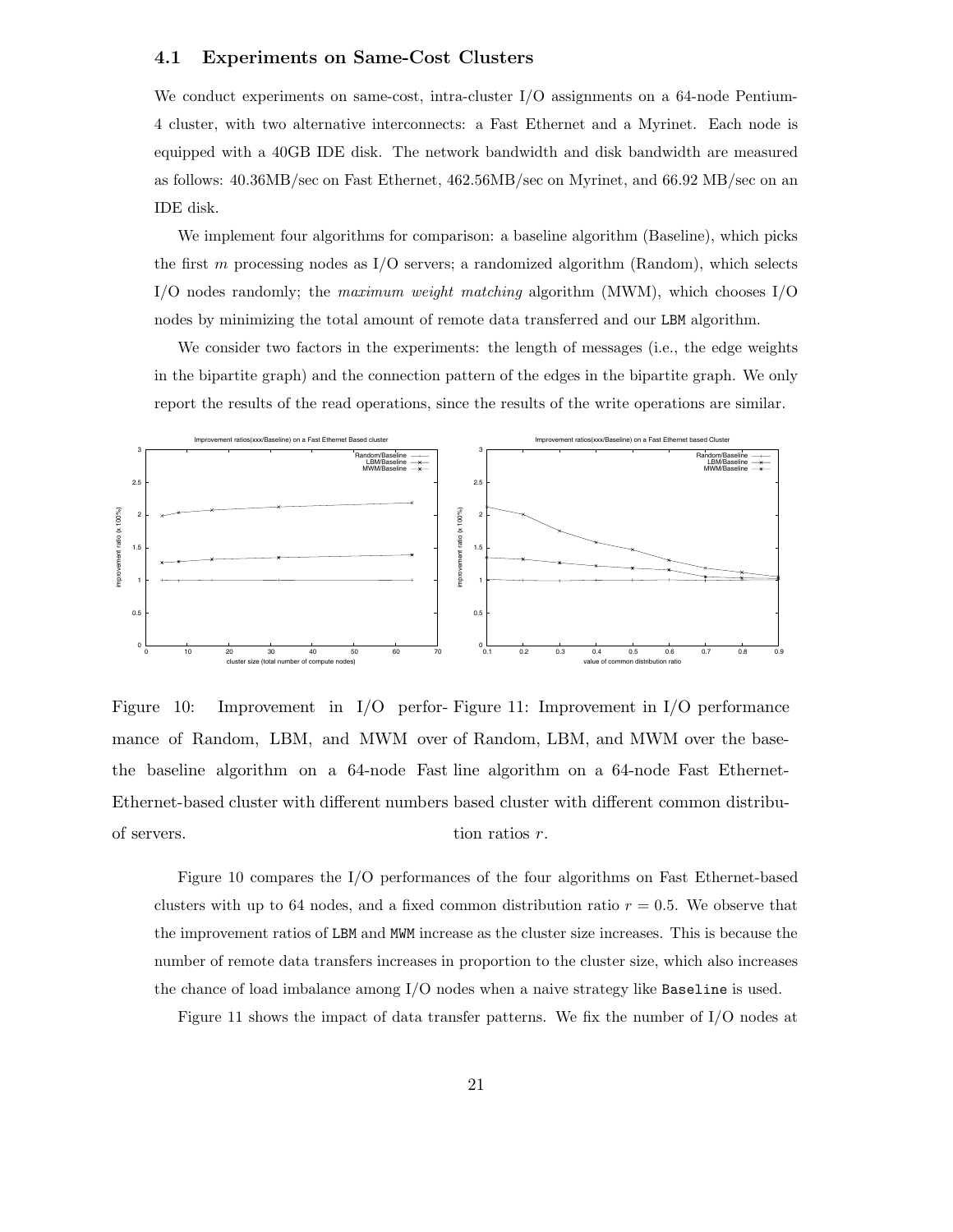eight, and vary the common distribution ratio  $r$  between 0.1 and 0.9. As shown in the figure, LBM performs better than the other algorithms when the workload is not balanced (i.e., when r is small). However, LBM's improvement ratio drops rapidly when the common distribution ratio increases, whereas the improvement ratio of MWM only drops slightly. The larger the value of *r*, the closer the performances of LBM and MWM will be. A possible reason is that, when the value of  $r$  increases, the load imbalance among  $I/O$  nodes becomes less significant, which in turn reduces the optimization benefit derived by LBM.



Figure 12: Improvement in I/O performance Figure 13: Improvement in I/O performance of the Random, LBM, and MWM algorithms of the Random, LBM, and MWM algorithms over the baseline algorithm on a 64-node over the baseline algorithm on a 64-node Myrinet-based cluster with different numbers Myrinet-based cluster with different common of servers. distribution ratios *r*.

Figure 12 compares the performance of the algorithms on the same cluster with faster interconnects (Myrinet). As expected, in a faster network the benefit of optimization is less siginificant (compared with the results in Figure 10). This is because both LBM and MWM try to reduce the cost of remote data transfers in slower networks.

Figure 13 shows the improvement ratios under different values of the common distribution ratio *r*. Similar to the results in Figure 11, the improvement ratios of MWM and LBM also decline as the value of *r* increases.

## **4.2 Experiments on General-Networked Clusters**

We evaluate our algorithms by analytical computation (i.e., computing the maximum link contention) and by simulation. The simulation parameters are network latency and bandwidth, disk latency and bandwidth, synchronization cost, and buffer size. These parameters were obtained experimentally from a 64-node Pentium-4 cluster with Myrinet interconnects and IDE disks.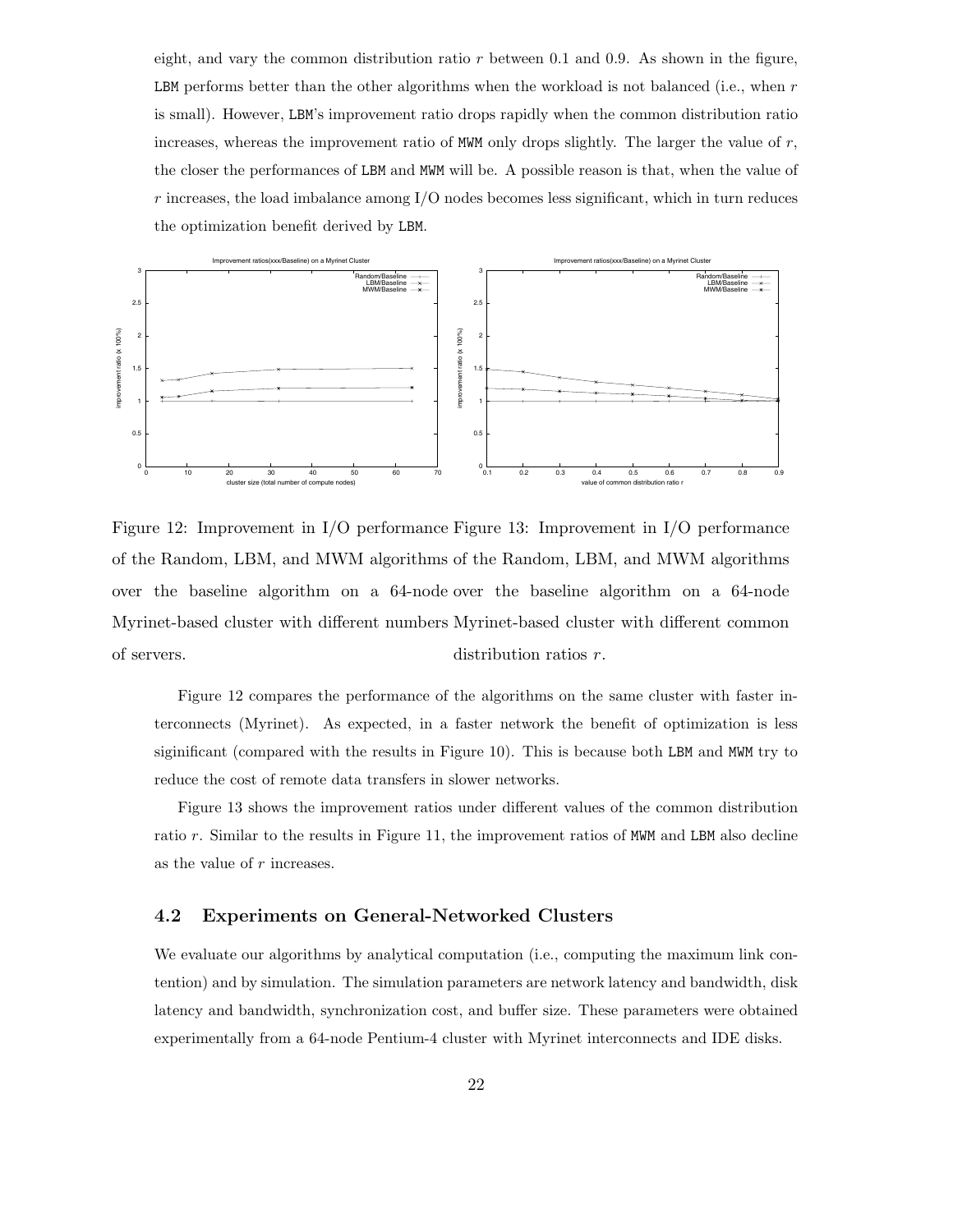In all the experiments, we fix the request size at 4MB. There are 37 clusters with the number of processors in each cluster ranging from 14 to 32, and there are up to 14 I/O servers to be placed. In total, one million data requests are generated by the client processors in the clusters. The distribution of the data requests among the clusters and the workload among the servers is determined by two *common distribution ratios* (*r<sup>c</sup>* for client-side distribution, and *r<sup>s</sup>* for server-side distribution) as described earlier.

We compare five algorithms: the Even algorithm, which assigns I/O servers evenly among the clusters; the Random algorithm, which assigns I/O servers randomly; the Shortest Path algorithm, which ensures the average distance between the I/O servers and the clusters is the shortest; the Request Volume algorithm, which assigns the I/O servers to the clients with the maximum number of data requests; and our Load Balancing Traversing algorithm.

Specifically, we investigate the impact of the following factors on the performance of the above-mentioned algorithms: the number of I/O servers (denoted as NIS), the distribution ratio of data requests among clients (denoted as DRC), and the distribution ratio of the work load among I/O servers (denoted as DRS). The lower the distribution ratios DRC and DRS, the more significant the hot spots between client requests and between server workloads.

## **4.2.1 Effect of the Number of I/O Servers**

In the first set of experiments, we fix the values of DRC and DRS, and vary the value of NIS. Figure 14 compares the maximum link contention. Since we fix the total number of data requests, the workload on the servers generally decreases as the number of servers increases. As a result, link contention also decreases. Among the five algorithms, LBT causes the least contention.

Figure 15 compares the improvement ratio of I/O throughput over the baseline algorithm (i.e., the EVEN algorithm). As the number of I/O servers increases, the time required to process all the data requests decreases; thus, the I/O throughput increases. Consistent with the maximum contention result in Figure 14, LBT achieves the highest I/O throughput.

## **4.2.2 Effect of the Server Workload**

In this set of experiments, we fix the values of NIS and DRC and vary the value of DRS. Note that a large DRS value implies a more evenly distributed workload among the servers. Conversely, a small DRS value indicates that the workload is badly balanced, which leads to the development of hot spots.

As shown in Figures 16 and 17, as the value of DRS decreases, data traffic tends to focus on a specific server or servers. This increases the possibility of link contention (Figure 16), which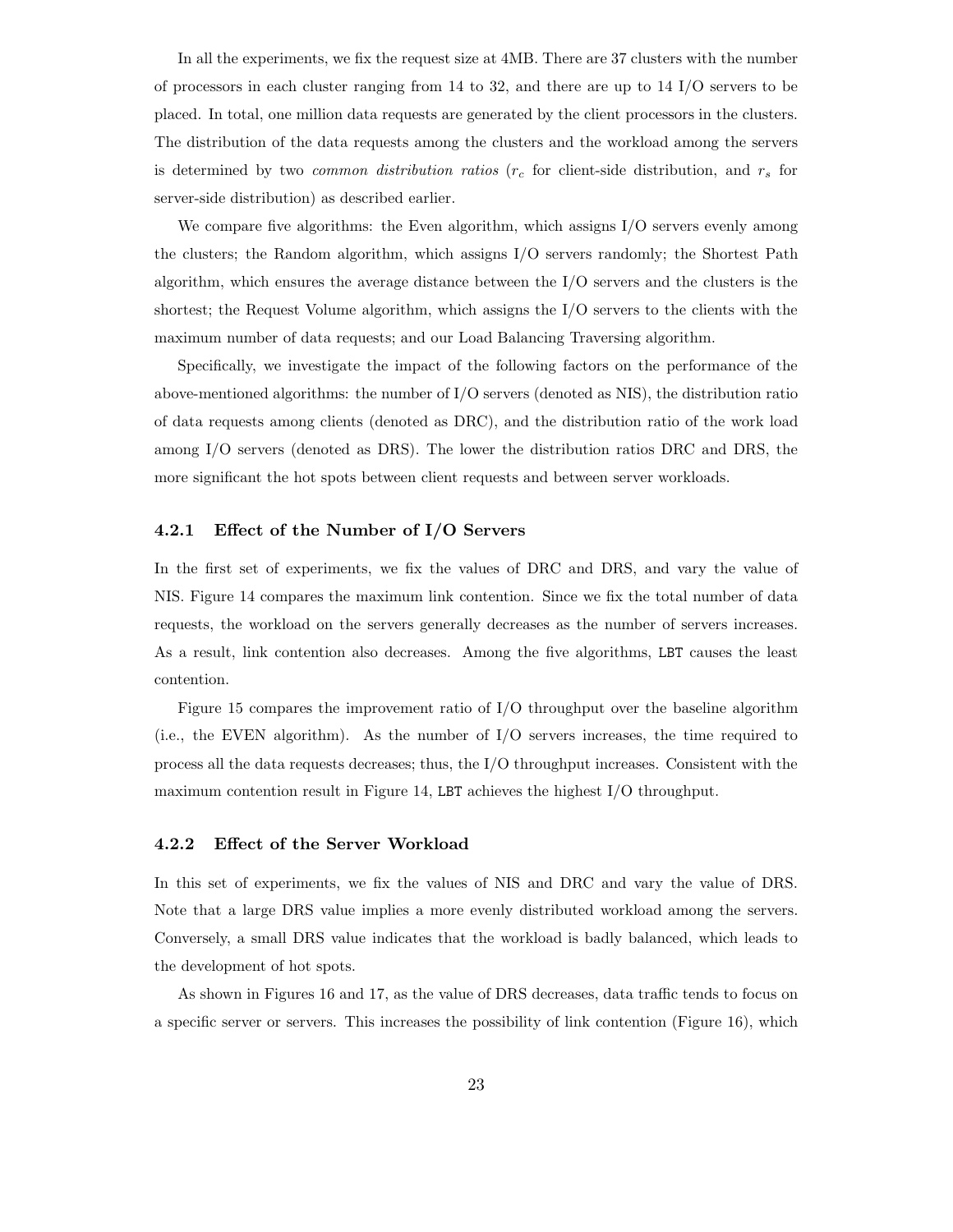

Figure 14: The effect of the number of I/O servers, measured by the maximum amount of contention.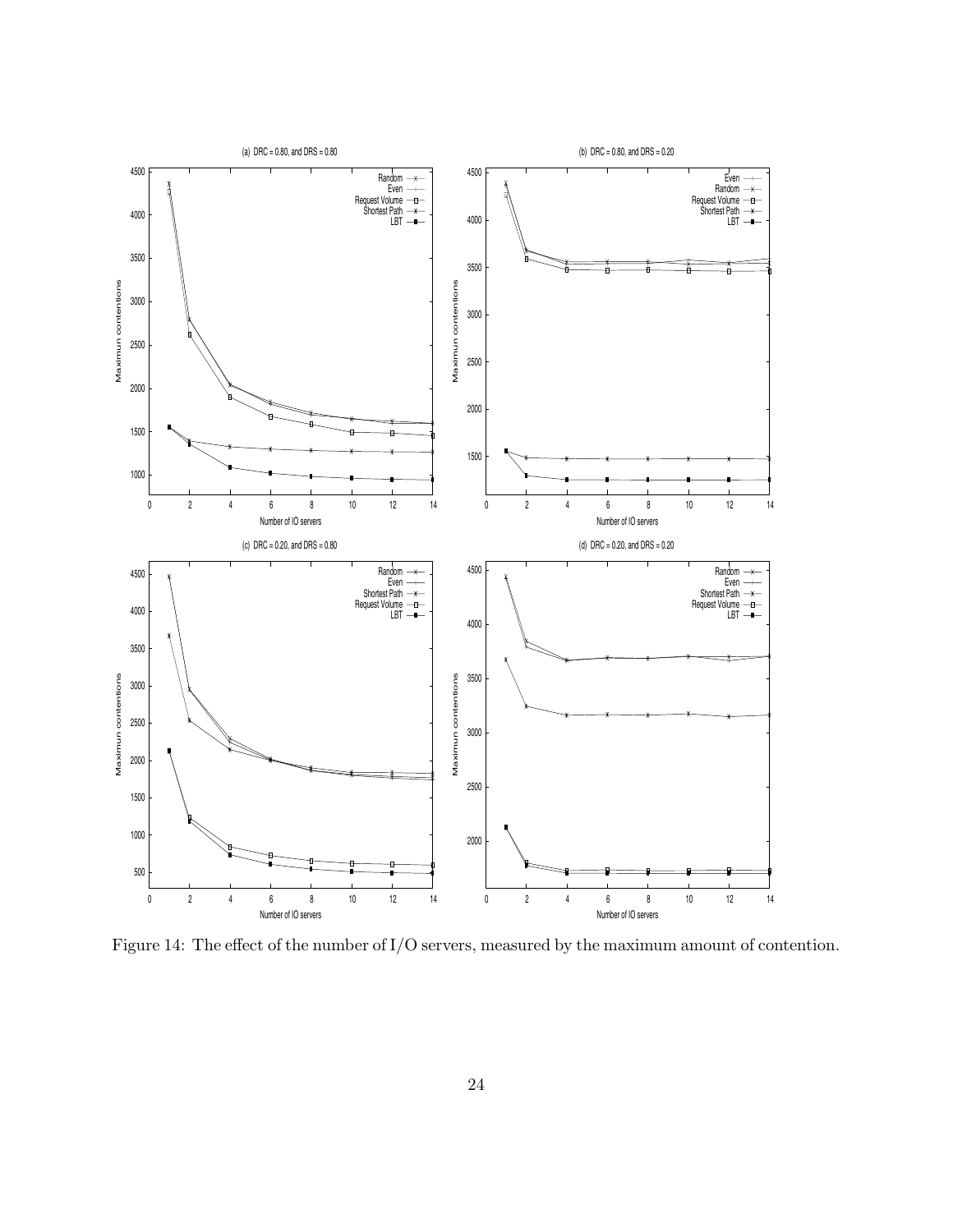

Figure 15: The effect of the number of I/O servers, measured by the improvement in I/O throughput over the EVEN algorithm.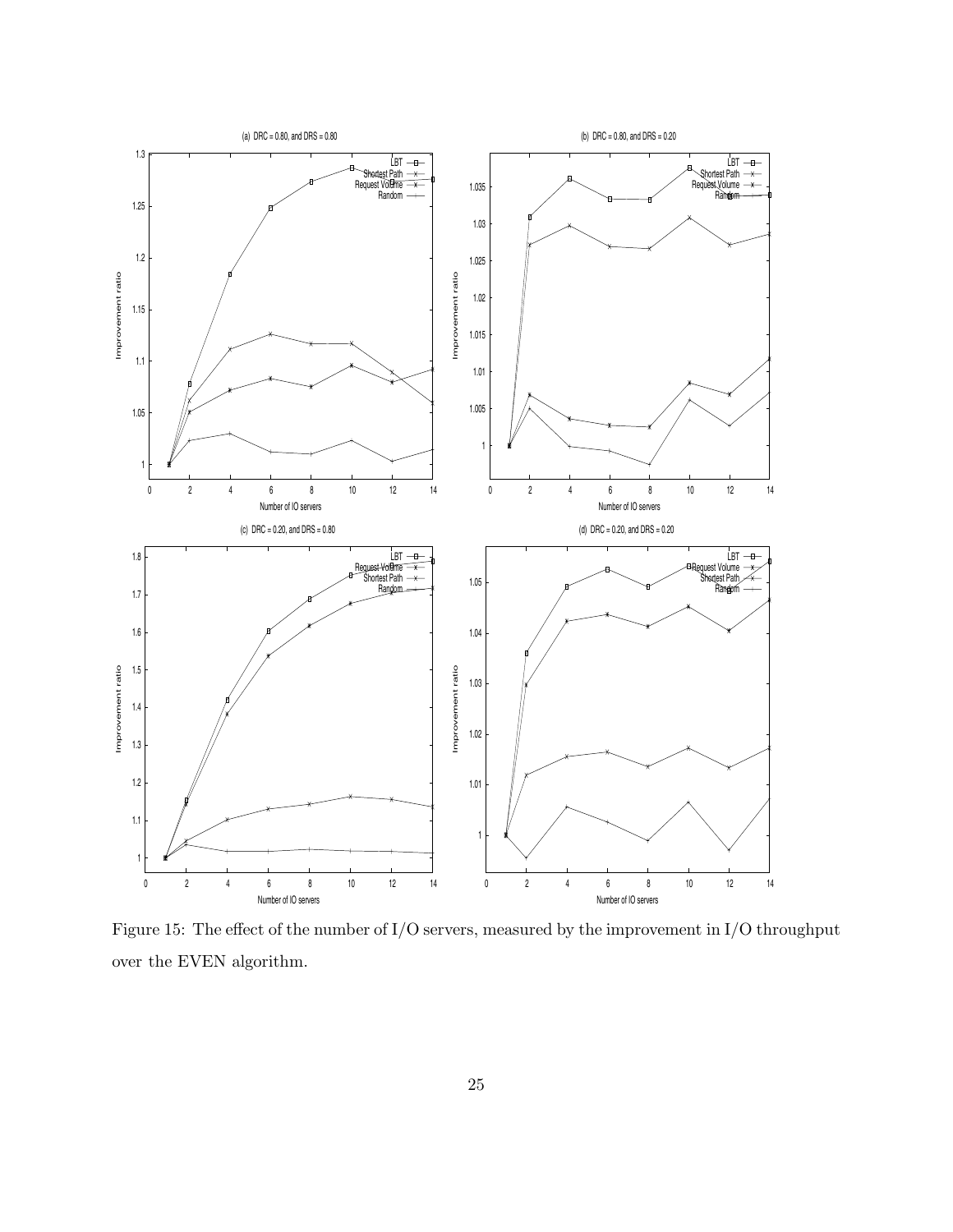in turn degrades I/O throughput (Figure 17). Among the five algorithms, LBT causes the least link contention and achieves the highest I/O throughput.

Furthermore, Figures 16(a), (b), (c), and (d) show the combined effect of DRC (the workload distribution among clients) and DRS. When DRC is small, data transfers focus on certain clients and servers, which causes higher link contention (Figures 16(b) and 16(d)) and lower  $I/O$ throughput (Figures  $17(b)$  and  $17(d)$ ).

## **4.2.3 Effect of the Client Workload**

In this set of experiments, we fix the values of NIS and DRS and vary the value of DRC. Note that a large DRC value implies more evenly distributed data requests among clients, while a small value indicates that the distribution of data requests is badly balanced, which causes hot spots.

Figures 18 and 19 show that, as the value of DRC decreases, data requests focus on a certain client or clients, which increases the possibility of link contention. The Even, Random and Shortest Path do not consider the distribution of data requests, tend to cause more link contention. In contrast, the Request Volume algorithm and our LBT algorithm consider the workload on both the servers and the clients; thus, they are able to place the servers such that the distribution of data traffic is better, which reduces the chances of link contention.

## **5 Related Work**

Although I/O server placement has been extensively studied in multimedia research [10, 11, 26, 29, 31, 32], unfortunately the results of the research cannot be applied to parallel I/O. The above works assume that a client's I/O request can be satisfied entirely by one I/O server, and the goal is to place multiple copies of the server over the network such that each client is within a certain distance of at least one copy of the data. Parallel I/O, however, is more complicated in that the data is distributed over multiple I/O servers and each parallel I/O operation involves multiple data transfer requests to multiple I/O servers.

Next, we discuss some related works in the area of parallel I/O. The problem of I/O placement in traditional parallel machines with regular network topologies, such as mesh, tori, hypercubes, and ring topologies is addressed in [4, 8, 24, 30]. However, switch-based clusters of workstations/PCs typically adopt irregular topologies to allow the construction of scalable systems with an incremental expansion capability. Irregular topologies lack many of the attractive mathematical properties of regular topologies, which makes optimizing server placement in such networks a difficult task.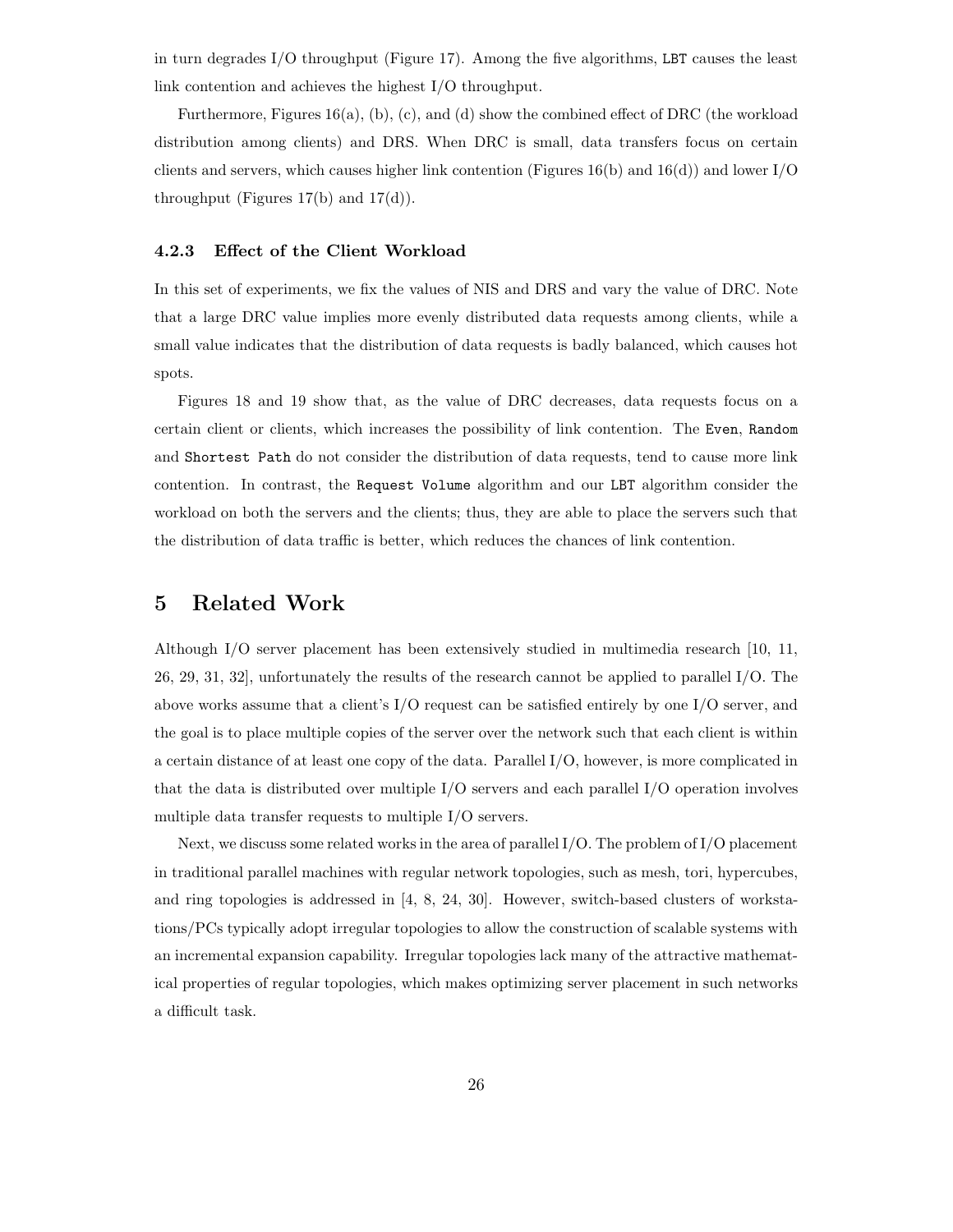![](_page_27_Figure_0.jpeg)

Figure 16: Effect of the distribution ratio of data requests among I/O servers, measured by the maximum amount of contention.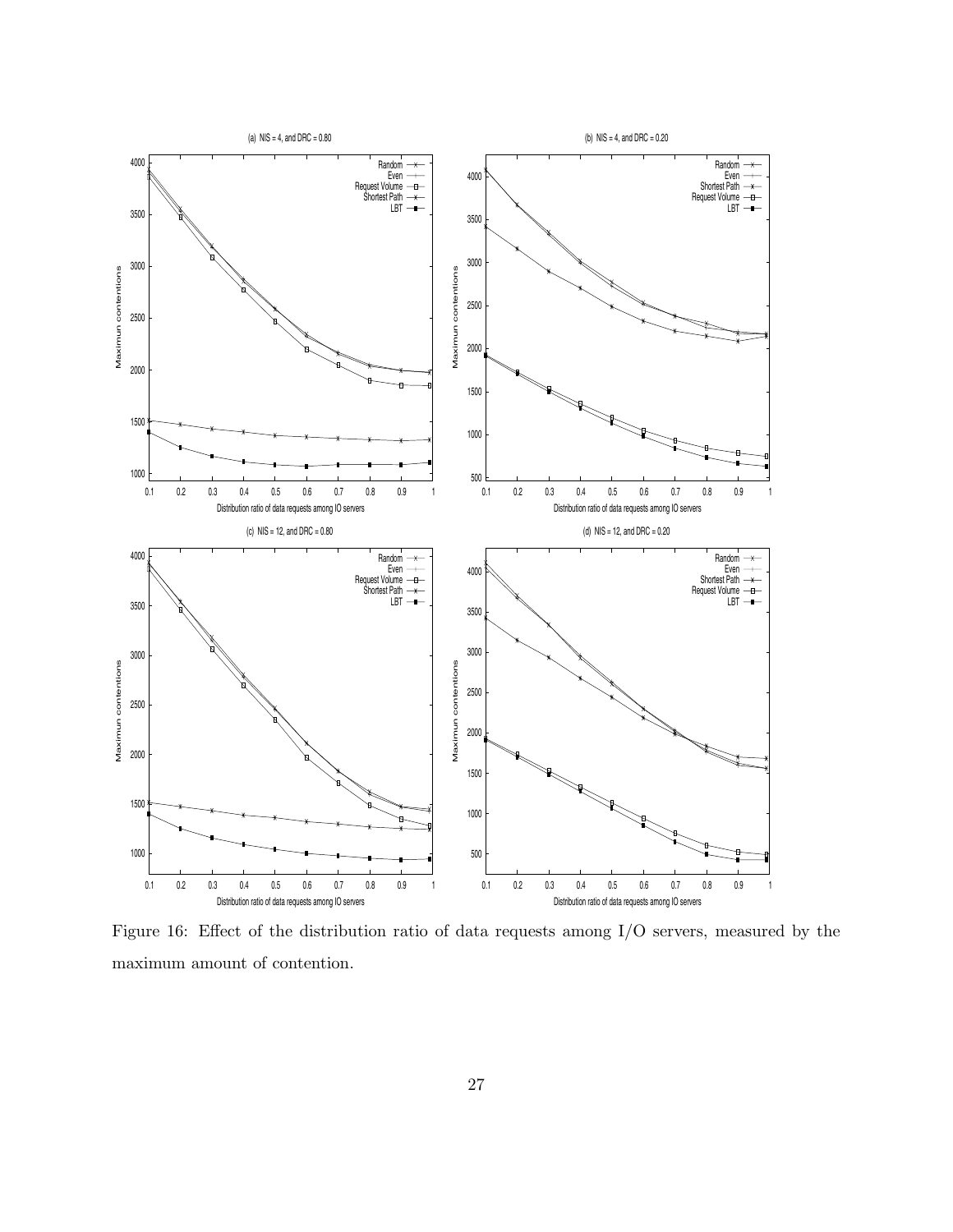![](_page_28_Figure_0.jpeg)

Figure 17: Effect of the distribution ratio of data requests among I/O servers, measured by the improvement in I/O throughput over the EVEN algorithm.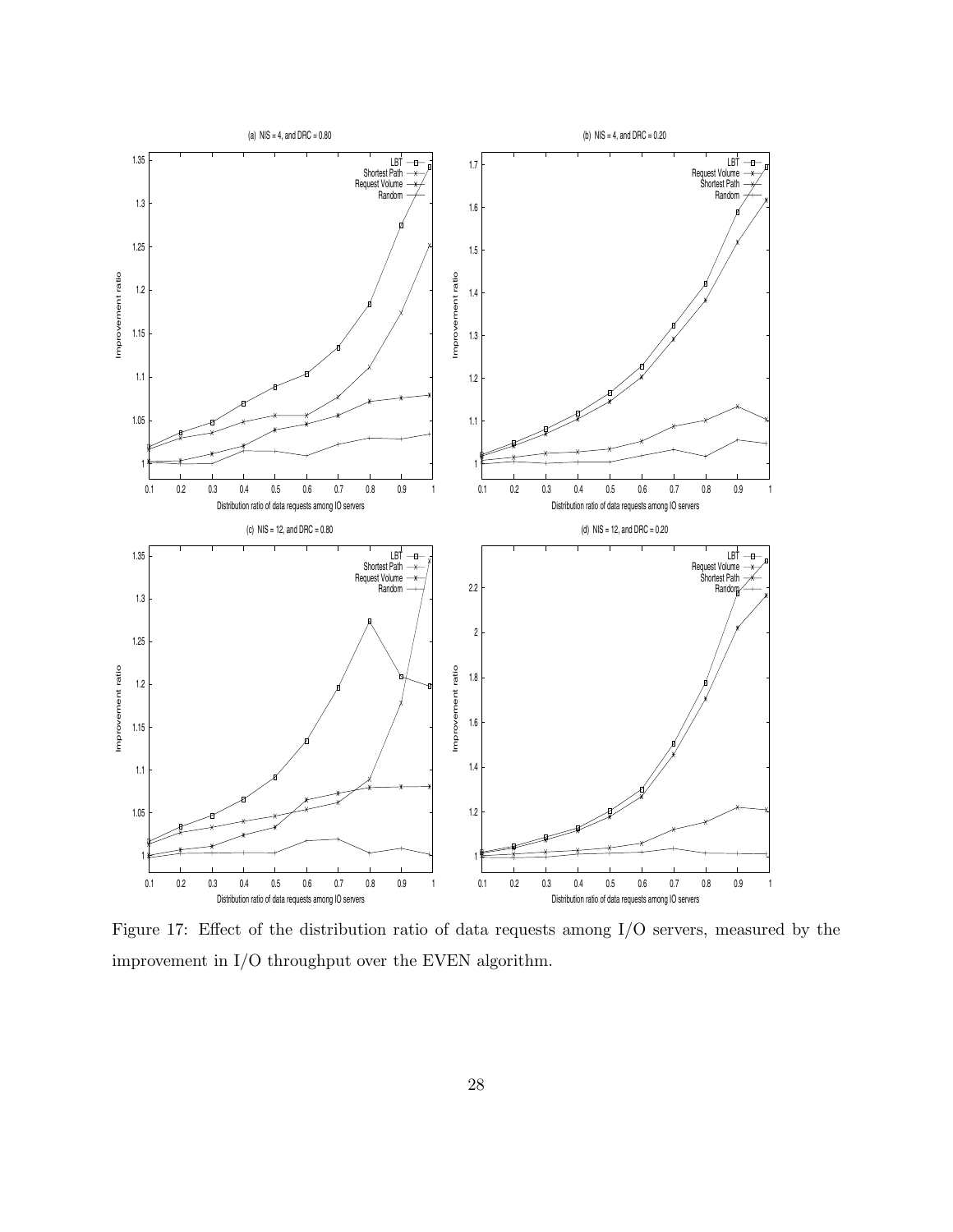![](_page_29_Figure_0.jpeg)

Figure 18: Effect of the distribution ratio of data requests among clients, measured by the maximum amount of contention.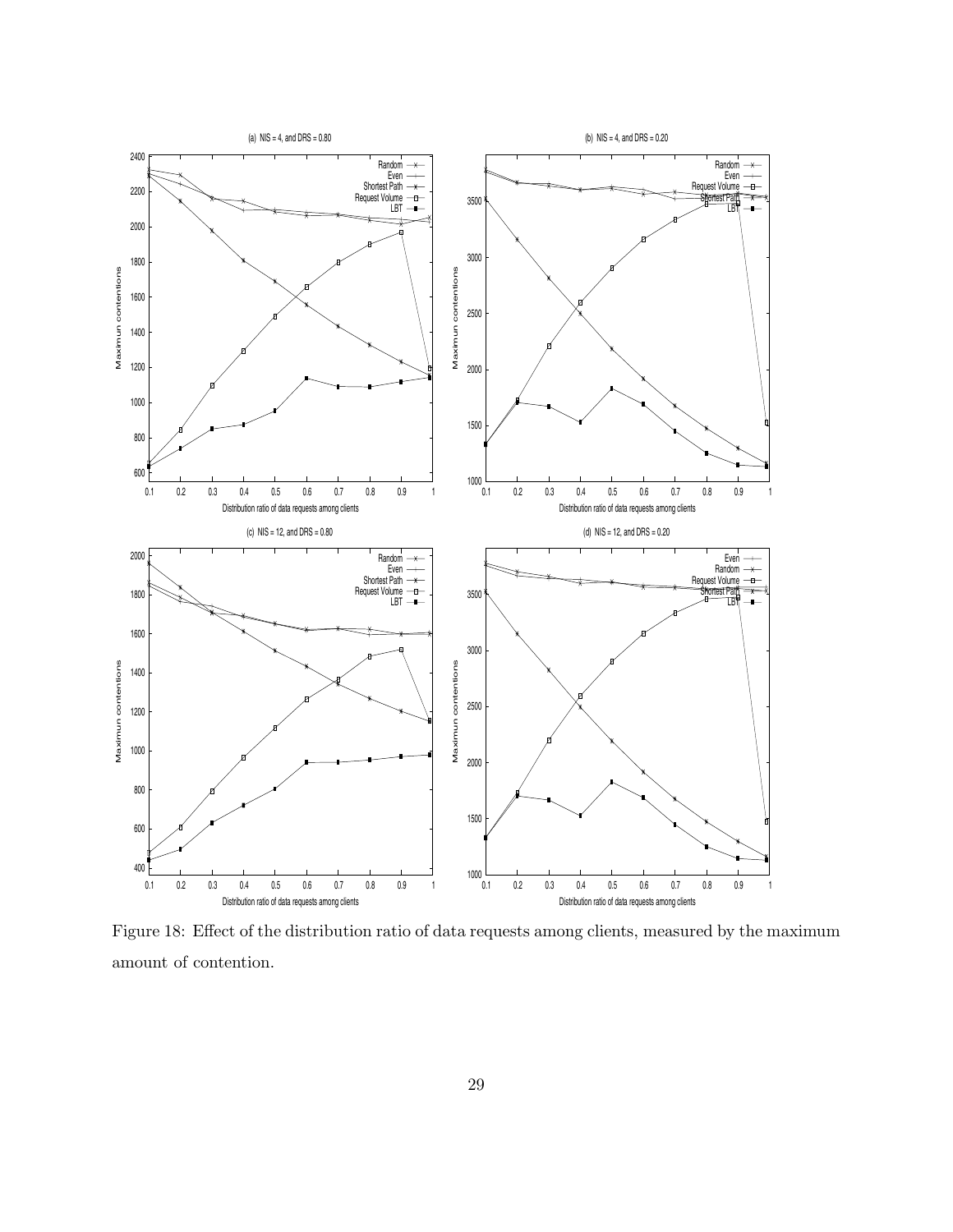![](_page_30_Figure_0.jpeg)

Figure 19: Effect of the distribution ratio of data requests among clients, measured by the improvement in I/O throughtput over the EVEN algorithm.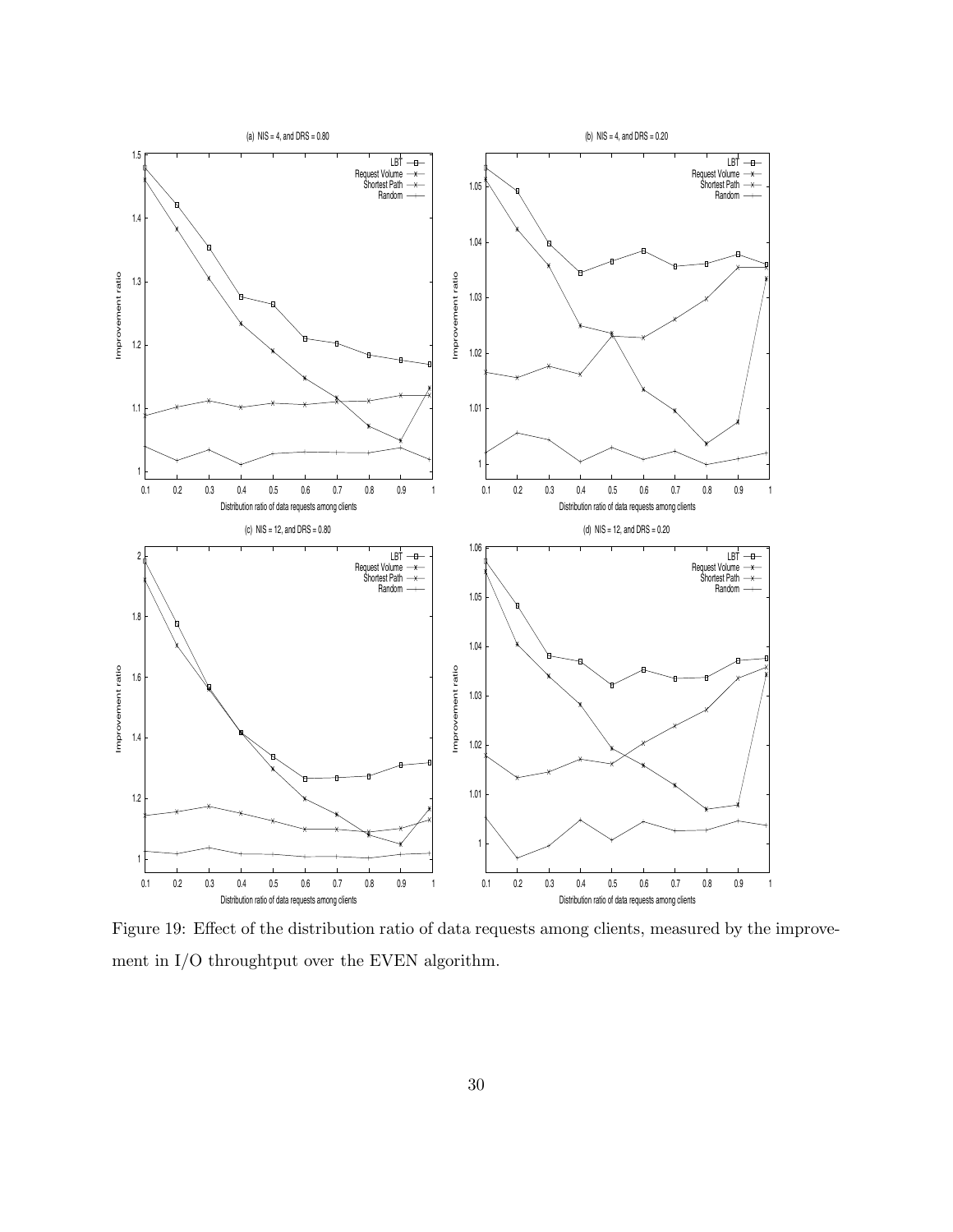Subraman et al. [28] studied Panda 2.1's implementation of I/O server placement and reported basic performance results. Kuo et al.[18] experimented with I/O placement for a real application on SP2. They found that I/O servers can also be used efficiently for an application that requires the data to be offloaded to Unitree when the application is finished, if the compute nodes not involved in offloading the data can be released immediately. The same authors also propose an algorithm for server placement that guarantees minimal remote data access during I/O operations. In [8], Cho et. al. quantify the savings derived by careful placement of servers in clusters connected via a shared medium, and use an analytical model to explain other performance trends. Although our load-balance-based approach to the placement of I/O servers was inspired by the Panda system, it focuses on clusters connected by commodity switches. Our experiment results show that, in switch-based clusters, the approaches' performances are comparable for uniform data transfers; however, our approach outperforms Panda for nonuniform server workloads.

VIP-FS  $[14]$  is a parallel file system that provides a collective I/O interface for scientific applications run in parallel and distributed environments. This I/O strategy is designed for systems with a shared-medium network, which is a potential source of congestion. VIP-FS prevents network congestion by reducing the number of I/O requests made by all the compute nodes involved in a collective I/O operation. In parallel and distributed environments, careful placement of I/O servers can also reduce the total number of non-local data transfer operations and thus can help reduce network congestion.

Kotz, et. al. [17] exploited the use of I/O nodes for computation in an MIMD multiprocessor. By extensive simulation studies, they found that, except for some I/O-intensive applications, I/O nodes are mostly under-utilized such that 80-97% are available for computation at any one time. To maximize the use of the available computing power provided by the I/O nodes, as many of them as possible are also used for computation. Under this model, I/O nodes and compute nodes are separate, and I/O nodes are utilized by another application program. In contrast, our notion of part-time I/O assumes there is no distinction between I/O nodes and compute nodes and an application can perform both computation and I/O on the same node. This assumption gives us the flexibility to chose I/O nodes on a per application basis.

VIPIOS [6] is a parallel I/O system designed for use with High Performance Fortran and Vienna Fortran. It exploits two levels of data locality: the logical data's locality by mapping between servers and the application's processes, and the physical data's locality by mapping between servers and disks. It also exploits two sources of I/O parallelism: inter-server parallelism in writing from application processes to the servers, and intra-server parallelism in writing from a server to multiple disks attached to that server. The mapping strategy of VIPIOS is similar to the way the Panda system exploits local data; both methods are effective in reducing I/O time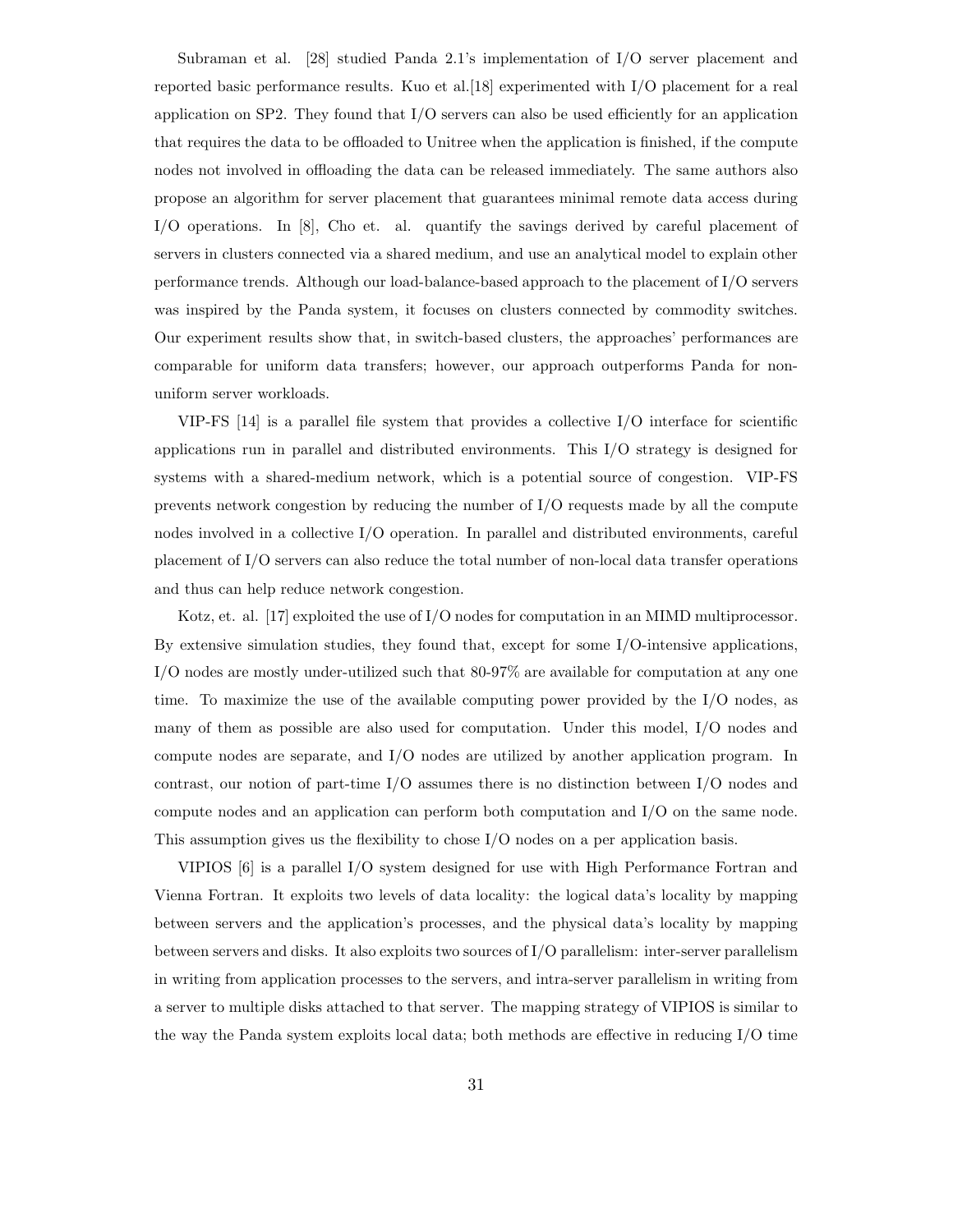for applications that have uniform data transfer patterns. Meta-VIPIOS [13] extends VIPIOS to harness I/O resources distributed over the Internet.

Jovian-2 [2] is a parallel I/O library developed at the University of Maryland. Similar to the notion of part-time I/O, the I/O nodes in Jovian-2 are non-dedicated. All nodes are allowed to run both an application thread and an I/O server thread in the system's peer-to-peer configuration, and each node can make an  $I/O$  request to any other node. To minimize the I/O time, Jovian-2 utilizes global information about I/O requests, which is available from the application, to prefetch and cache data.

Mache, et. al. [19] devised a processor allocation strategy that is sensitive to parallel I/O traffic and the resulting network contention. Their strategy improves the average response time of parallel I/O intensive jobs by up to a factor of 4.5. More recently, they proposed an allocation strategy that is sensitive to both communication and I/O operations [20]. Their results show that spatial layout is more critical for I/O-intensive applications at lower utilization levels and more critical for communication-intensive applications at higher utilization levels. The results also show that, in general, the impact of I/O traffic is dominant.

# **6 Conclusion**

We have presented a novel two-level strategy for placing I/O servers in switch-based clusters. For server placement within a same-cost cluster, we formulated the problem as a weighted bipartite matching with the goal of balancing the workload on the I/O servers. We have also proposed an  $O(n^{\frac{3}{2}}m(\log n + \log m))$  algorithm, called *Load Balancing Matching* (LBM), to find the optimal solution for this problem, where *n* is the number of compute nodes and *m* is the number of I/O nodes.

Our experiment results on a 64-node PC cluster (with Myrinet interconnects and Fast Ethernet interconnects) validate our approach. The results indicate that our method is comparable to three other methods for parallel I/O operations with an *uniform* server workload, and superior to these methods for parallel I/O operations with a *non-uniform* server workload.

In the second part of the paper, we investigate server placement for general networked clusters, which consist of a set of same-cost subclusters connected by high-speed networks. General networked clusters typically adopt irregular topologies to allow the construction of scalable systems with an incremental expansion capability. Also, due to limited number of network links between subclusters, link contention between subclusters is one of the dominant factors that determine parallel I/O performance in general networked clusters.

We show that finding an optimal placement strategy that minimizes link contention is computationally intractable. To resolve the problem, we propose a tree-based heuristic algorithm,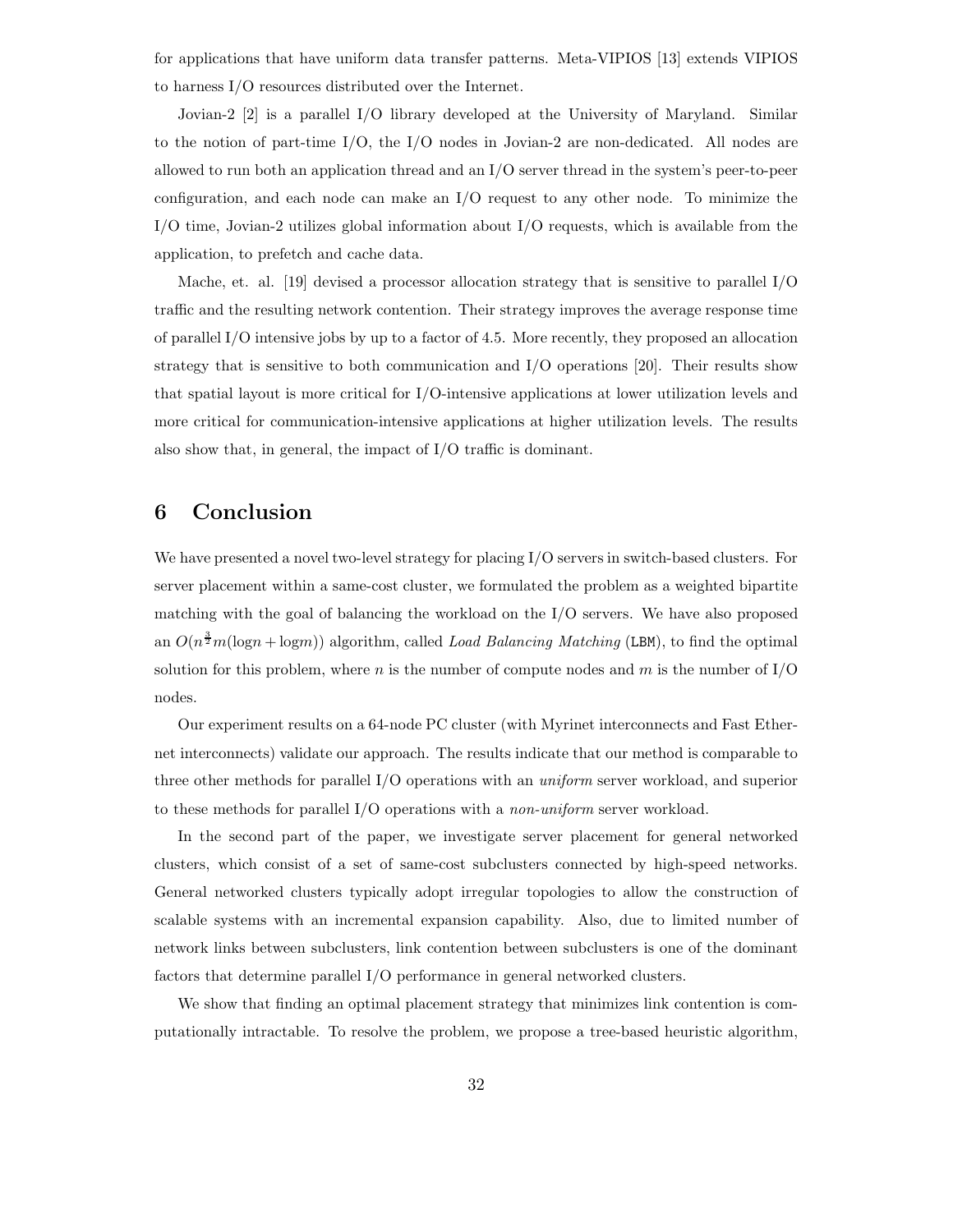called *Load Balance Traversing* (**LBT**), which balances the workload on the links by recursive traversal of the routing tree of the network. After the assignment of servers to subclusters has been determined, the location of each server within its assigned subcluster is determined by the *Load Balance Matching* (LBM) algorithm. The simulation results demonstrate that, under various experimental settings, namely, the number of servers, the distribution of the server workload, and the distribution of data requests on the clients, our method is superior to the four methods used for comparison.

Finally, we consider some possible directions for our future work. In this paper, we assume that the application contains only one dominant program block. The problem is simply to decide the optimal placement of I/O servers for this program block. For applications with several program blocks, each of which may prefer a different data distribution strategy, finding the optimal placement strategy for each block separately may result in excessive data migration between the blocks. In this case, global optimization techniques may be useful for finding a good overall solution.

Furthermore, since the assignment strategy decides the optimal location for the data storage, data must be migrated to that location if it is stored elsewhere in the system. In this paper, based on the evidence of several application programs we have studied, we assume that the dominant program block is likely to execute iteratively many times; thus, the cost of migrating data to the optimal location can be amortized. In the future, we will investigate the interplay between server placement and the cost of data migration under more general models.

## **Acknowledgements**

The authors wish to thank Hsih-I Lu for many inspiring discussions and useful suggestions, which helped us improve our Load Balancing Matching algorithm. This work is supported in part by National Science Council of Taiwan under grant number NSC-95-2221-E-001-001.

## **References**

- [1] Guide to myrinet-2000 switches and switch networks. Technical report, Myricom, Inc., Aug. 2001.
- [2] A. Acharya, M. Uysal, R. Bennett, A. Mendelson, M. Beynon, J. Hollingsworth, J. Saltz, and A. Sussman. Tuning the performnace of i/o-intensive parallel applications. In *Proc. the 4th Annual Workshop on I/O in Parallel and Distributed Systems (IOPADS'96)*, pages 15–27, 1996.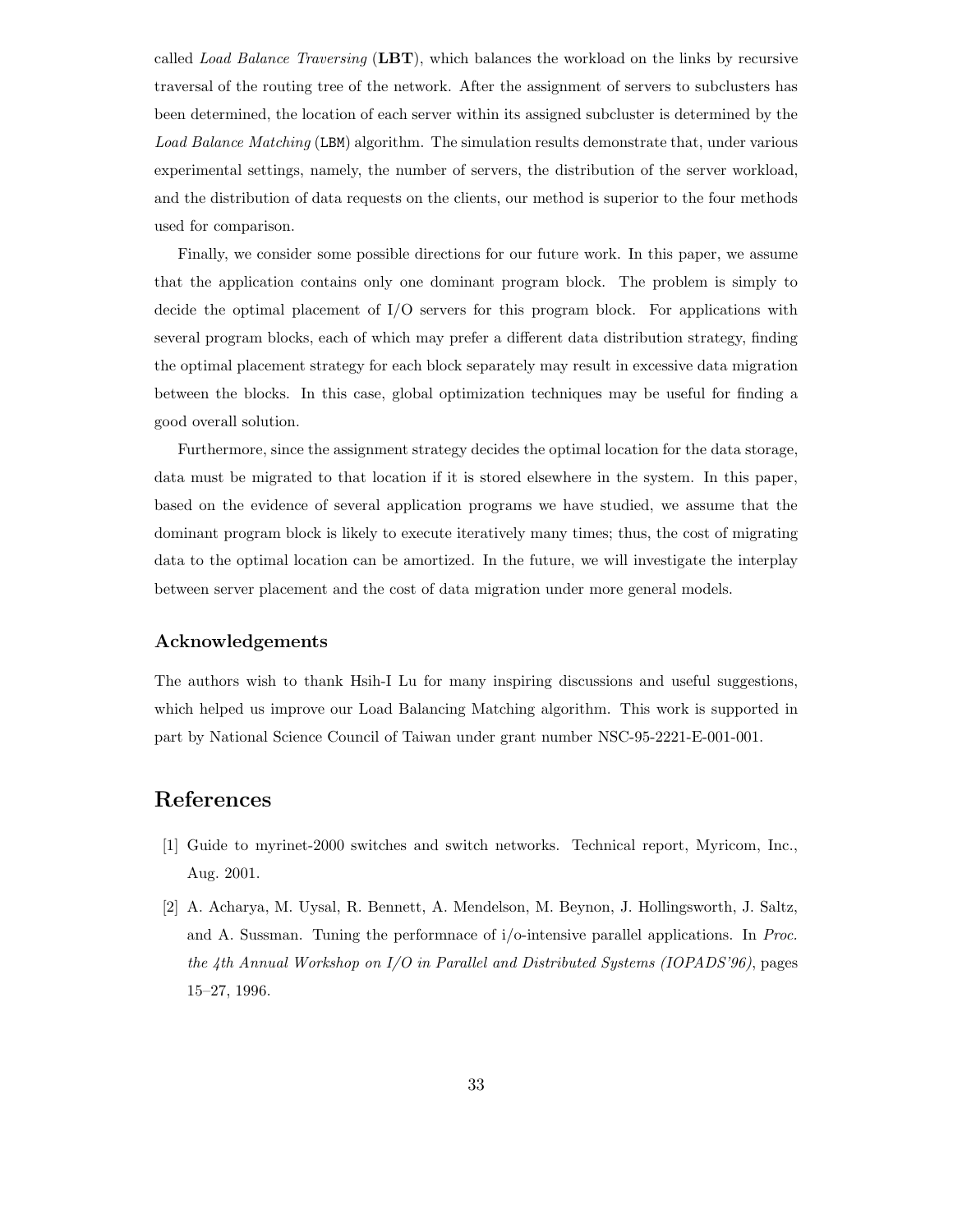- [3] S. Arora, F.T. Leighton, and B.M. Maggs. On-line algorithms for path selection in a nonblocking network. Technical report, Mathematics Dept. and Laboratory for Computer Science, Massachusetts Institute of Technology, 1989.
- [4] M. Bae and B. Bose. Resource placement in torus-based networks. *IEEE Trans. Computers*, 46(10):1083–1092, October 1997.
- [5] P. Brezany, T. A Mueck, and E. Schikuta. A software architecture for massively parallel input-output. In *Proc. 3rd International Workshop PARA'96, LNCS Springer Verlag*, 1996.
- [6] P. Brezany, T. A Mueck, and E. Schikuta. A software architecture for massively parallel input-output. In *Proc. 3rd International Workshop PARA'96, LNCS Springer Verlag*, 1996.
- [7] Y. Cho, M. Winslett, S.-W. Kuo, Y. Chen, J. Lee, and K. Motukuri. Parallel i/o on networks of workstations: Performance improvement by careful placement of i/o servers.
- [8] Y. Cho, M. Winslett, M. Subramaniam, Y. Chen, S. W. Kuo, and K. E. Seamons. Exploiting local data in parallel array i/o on a practical network of workstations. In *Proc. fifth Workshop on I/O in Parallel and Distributed Systems (IOPADS)*, pages 1–13, 1997.
- [9] Y.E. Cho, M. Winslett, S.-W. Kuo, J. Lee, and Y. Chen. Parallel i/o for scientific applications on heterogeneous clusters: a resource-utilization approach. In *Proc. the International Conference on Supercomputing*, 1999.
- [10] A. Dan and D. Sitaram. An on-line video placement policy based on bandwidth to space ratio. In *ACM SIGMOD International Conf. Management of Data*, pages 376–385, 1995.
- [11] J. Dukes and J. Jones. Dynamic replication of content in the hammerhead multimedia server. Technical report, Department of Computer Science, Trinity College Dublin, Ireland, 2003.
- [12] M. D. Schroeder et. al. Autonet: A high-speed, self-configuring local area network using point-to -point links. Technical Report SRC research report 59, DEC, April 1990.
- [13] T. Fuerle, O. Jorns, E. Schikuta, and H. Wanek. Meta-VIPIOS: Harness distributed I/O resources with VIPIOS.
- [14] M. Harry, J. Rosario, and A. Choudhary. VIP FS: A virtual, parallel file system for high performance parallel and distributed computing. In *Proc. 9th International Parallel Processing Symposium*, April 1995.
- [15] M. Harry, J. Rosario, and A. Choudhary. Vipfs: A virtual parallel file system for high performance parallel anddistributed computing. In *Proc. 9th International Parallel Processing Symposium*, 1995.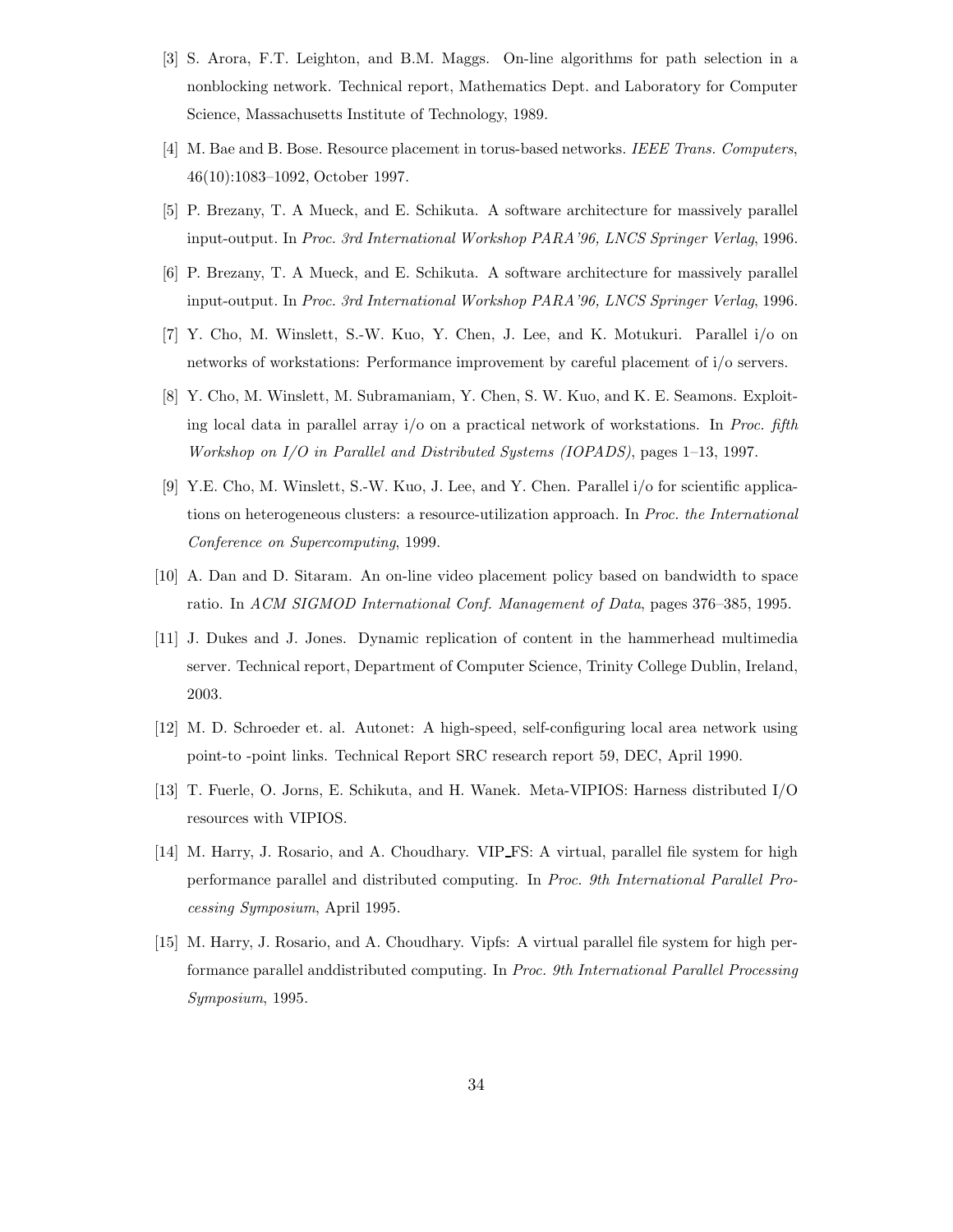- [16] J. Huber, C. L. Elford, D. A. Reed, A. A. Chien, and D. S. Blumenthal. Ppfs: A high performance portable parallel file system. In *Proc. 9th ACM International Conference on Supercomputing*, pages 485–394, 1995.
- [17] D. Kotz and T. Cai. Exploring the use of I/O nodes for computation in a MIMD multiprocessor. In *Proc. third Workshop on I/O in Parallel and Distributed Systems*, pages 78–89, 1995.
- [18] S. Kuo, M. Winslett, K.E. Seamons, Y. Chen, Y. Cho, and M. Subramaniam. Application experience with parallel input/output: Panda and the H3expresso Black Hole Simulation on the SP2. In *Proc. the 8th SIAM Conference on Parallel Processing for Scientific Computing*, March 1997.
- [19] Jens Mache, Virginia Lo, and Sharad Garg. The impact of spatial layout of jobs on parallel i/o performance. In *IOPADS'99*, 1999.
- [20] Jens Mache, Virginia Lo, and Sharad Garg. Job scheduling that minimizes network contention due to both communication and i/o. In *Parallel and Distributed Processing Symposium*, 2000.
- [21] S. Moyer and V. Sunderam. Pious: A scalable parallel i/o system for distributed computing environments. Technical Report Computer Science Report CSTR-940302, Department of Math and Computer Science, Emory University, 1994.
- [22] Nils Nieuwejaar. *Galley: A New Parallel File System for Scientific Workload*. PhD thesis, Dept. of Computer Science, Dartmouth College, 1996.
- [23] Christos H. Papadimitriou and Kenneth Steiglitz. *Combinatorial Optimization: Algorithms and Complexity*. Prentice Hall, 1982.
- [24] P. Ramananthan and S. Chalasani. Resource placement with multiple adjacency constraints in k-ary n-cubes. *IEEE Trans. Parallel and Distributed Systems*, 6(5):511–519, May 1995.
- [25] K. E. Seamons, Y. Chen, P. Jones, J. Jozwiak, and M. Winslett. Server-directed collective i/o in panda. In *Proc. of Supercomputing*, 1995.
- [26] D. N. Serpanos, L. Georgiadis, and T. Bouloutas. MMPacking: A Load and Storage Balancing Algorithm for Distributed Multimedia Servers. *IEEE Trans. Circuits and Systems for Video Technology*, 8(1):13–17, 1998.
- [27] F.-C. Shao and A. Y. Orug. Efficient nonblocking switching networks for interprocessor communications in multiprocessor systems. *IEEE Trans. Parallel and Distributed Systems*, 6(2):132–141, Feb. 1995.
- [28] M. Subramaniam. High Performance Implementation of Server Directed I/O. Master's thesis, Dept. of Computer Science,University of Illinois, 1996.